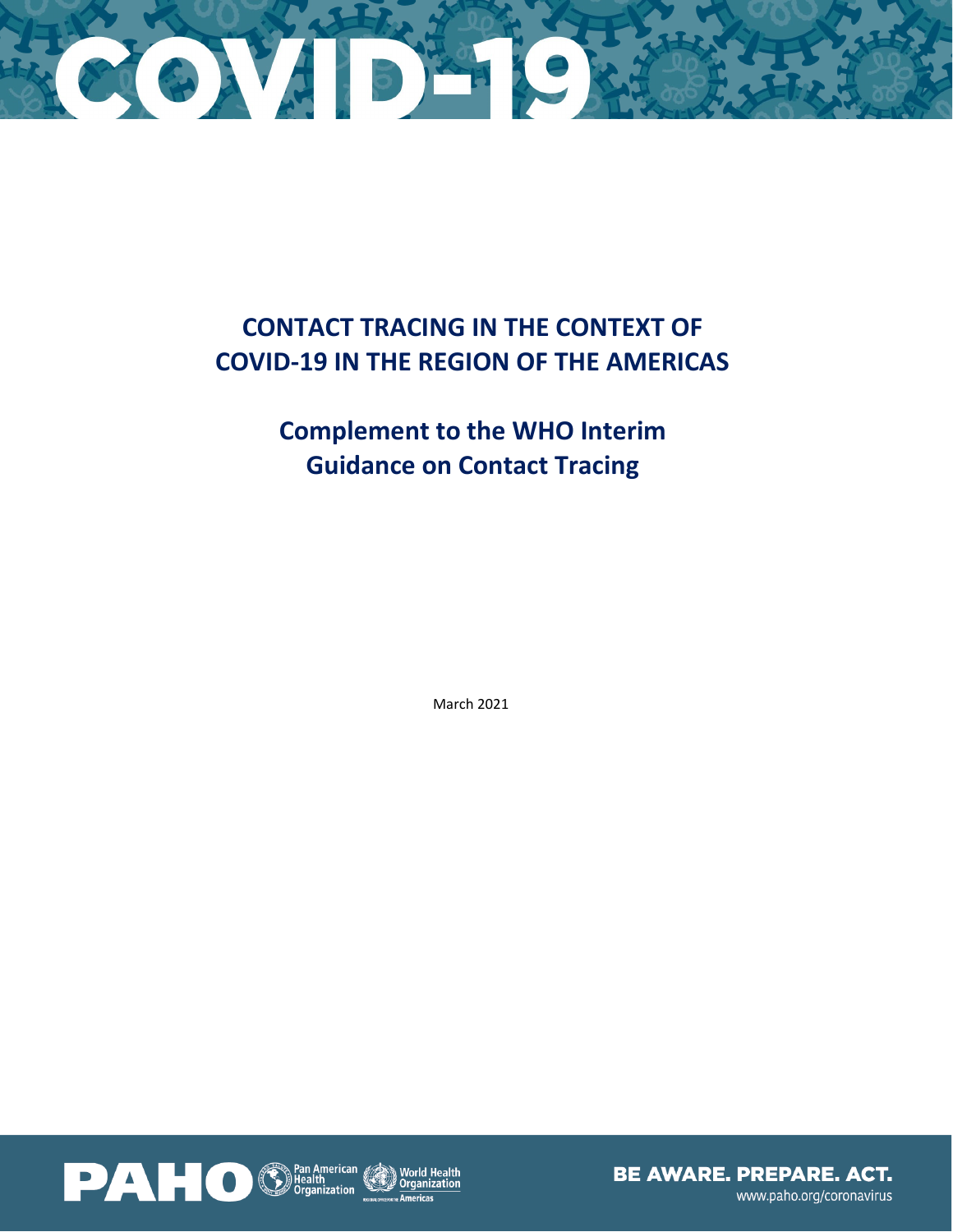# **CONTACT TRACING IN THE CONTEXT OF COVID-19 IN THE REGION OF THE AMERICAS**

# **Complement to the WHO Interim Guidance on Contact Tracing**

March 2021

**Washington, D.C., 2021**

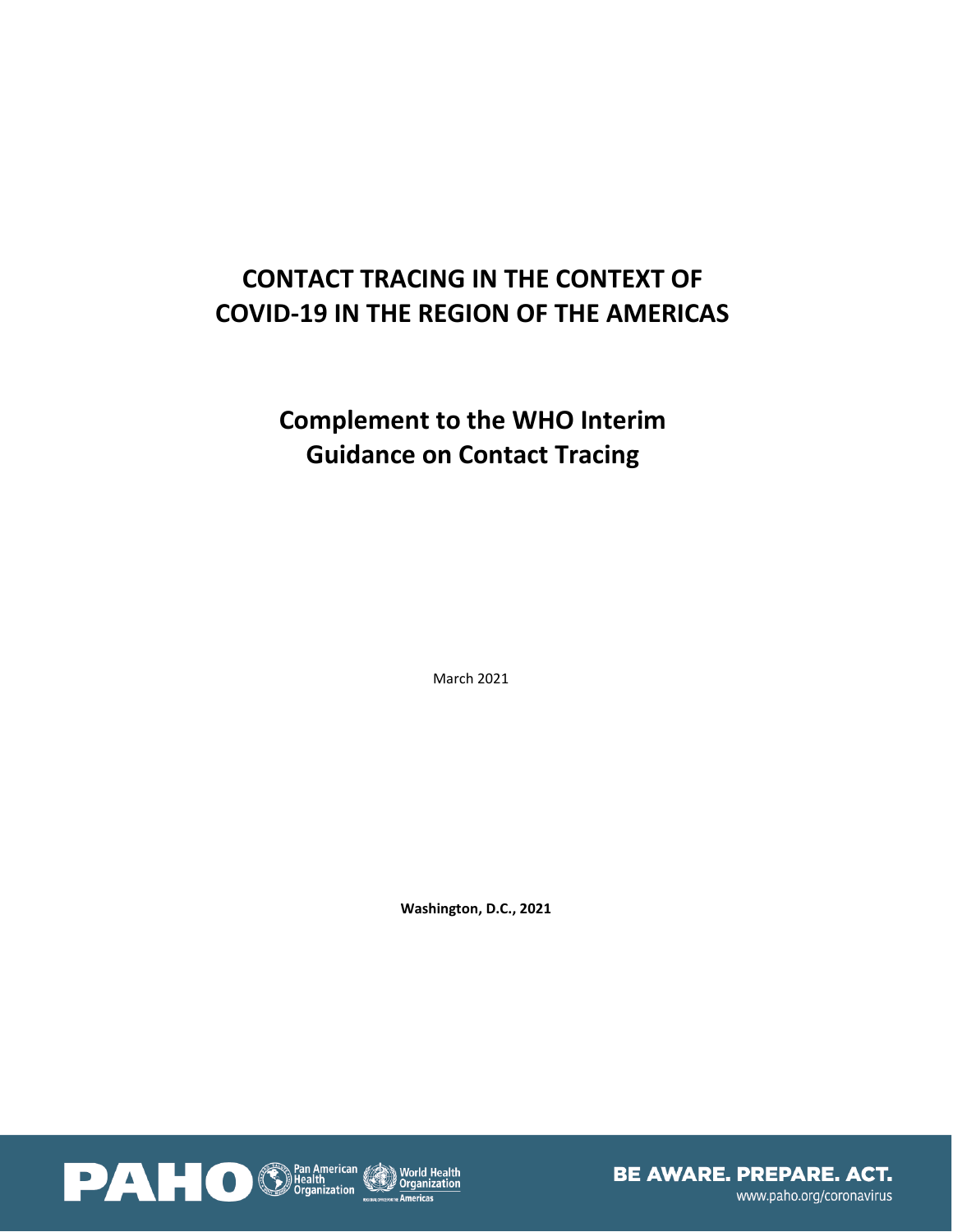Contact Tracing in the Context of COVID-19 in the Region of the Americas. Complement to the WHO Interim Guidance on Contact Tracing

PAHO/IMS/PHE/COVID-19/21-0011

# **© Pan American Health Organization, 2021**

Some rights reserved. This work is available under the Creative Commons Attribution-NonCommercial-ShareAlike 3.0 IGO license (CC BY-NC-SA 3.0 IGO; [https://creativecommons.org/licenses/by-nc](https://creativecommons.org/licenses/by-nc-sa/3.0/igo)[sa/3.0/igo\)](https://creativecommons.org/licenses/by-nc-sa/3.0/igo).

Under the terms of this license, this work may be copied, redistributed, and adapted for noncommercial purposes, provided the new work is issued using the same or equivalent Creative Commons license and it is appropriately cited. In any use of this work, there should be no suggestion that the Pan American Health Organization (PAHO) endorses any specific organization, product, or service. Use of the PAHO logo is not permitted.

All reasonable precautions have been taken by PAHO to verify the information contained in this publication. However, the published material is being distributed without warranty of any kind, either expressed or implied. The responsibility for the interpretation and use of the material lies with the reader. In no event shall PAHO be liable for damages arising from its use.



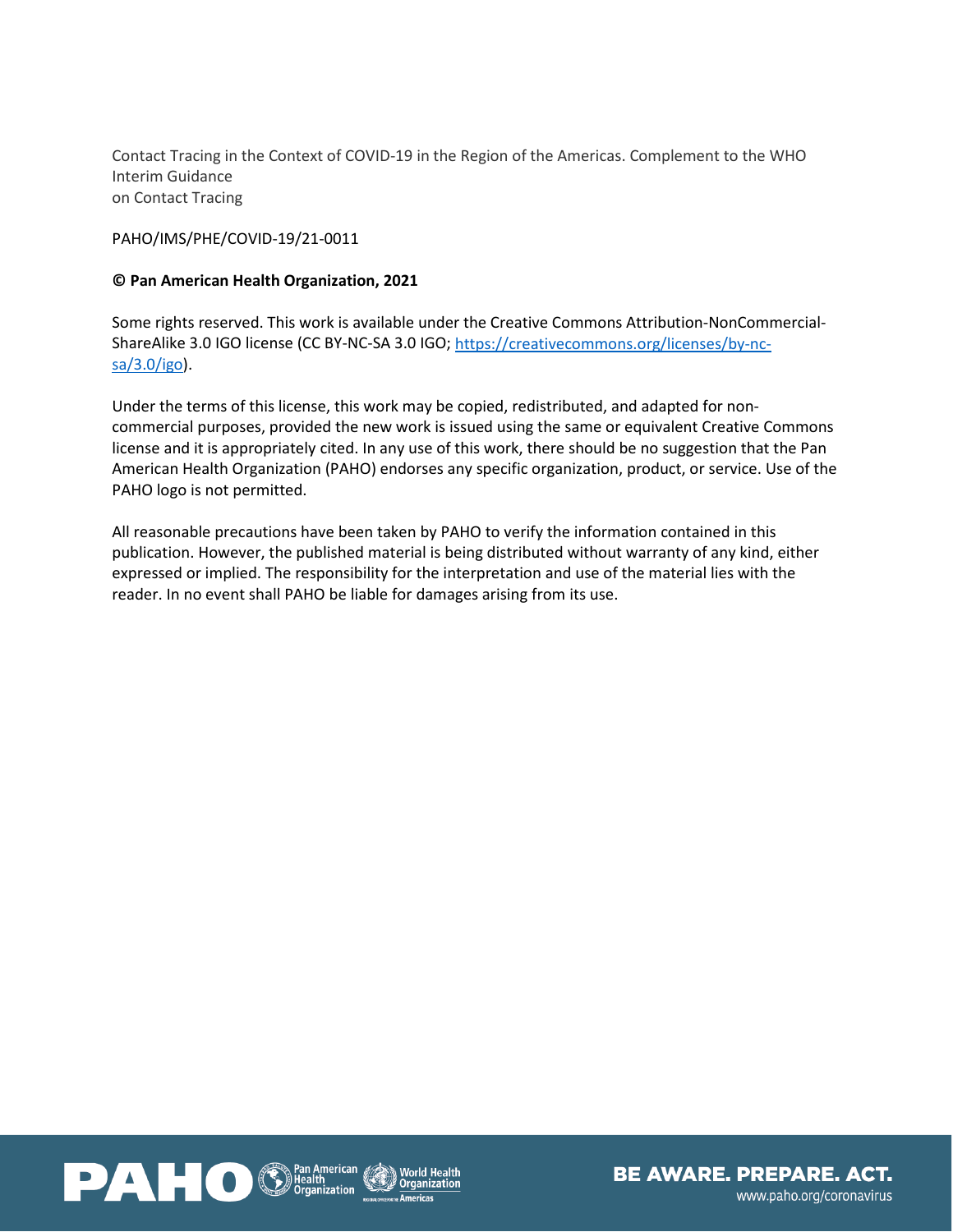# **Table of Contents**

| 1. |  |  |  |  |  |
|----|--|--|--|--|--|
|    |  |  |  |  |  |
|    |  |  |  |  |  |
|    |  |  |  |  |  |
|    |  |  |  |  |  |
|    |  |  |  |  |  |
|    |  |  |  |  |  |
|    |  |  |  |  |  |
|    |  |  |  |  |  |
|    |  |  |  |  |  |
|    |  |  |  |  |  |
|    |  |  |  |  |  |
|    |  |  |  |  |  |
| 4. |  |  |  |  |  |
|    |  |  |  |  |  |
|    |  |  |  |  |  |
|    |  |  |  |  |  |
|    |  |  |  |  |  |
|    |  |  |  |  |  |
|    |  |  |  |  |  |
|    |  |  |  |  |  |
|    |  |  |  |  |  |
|    |  |  |  |  |  |



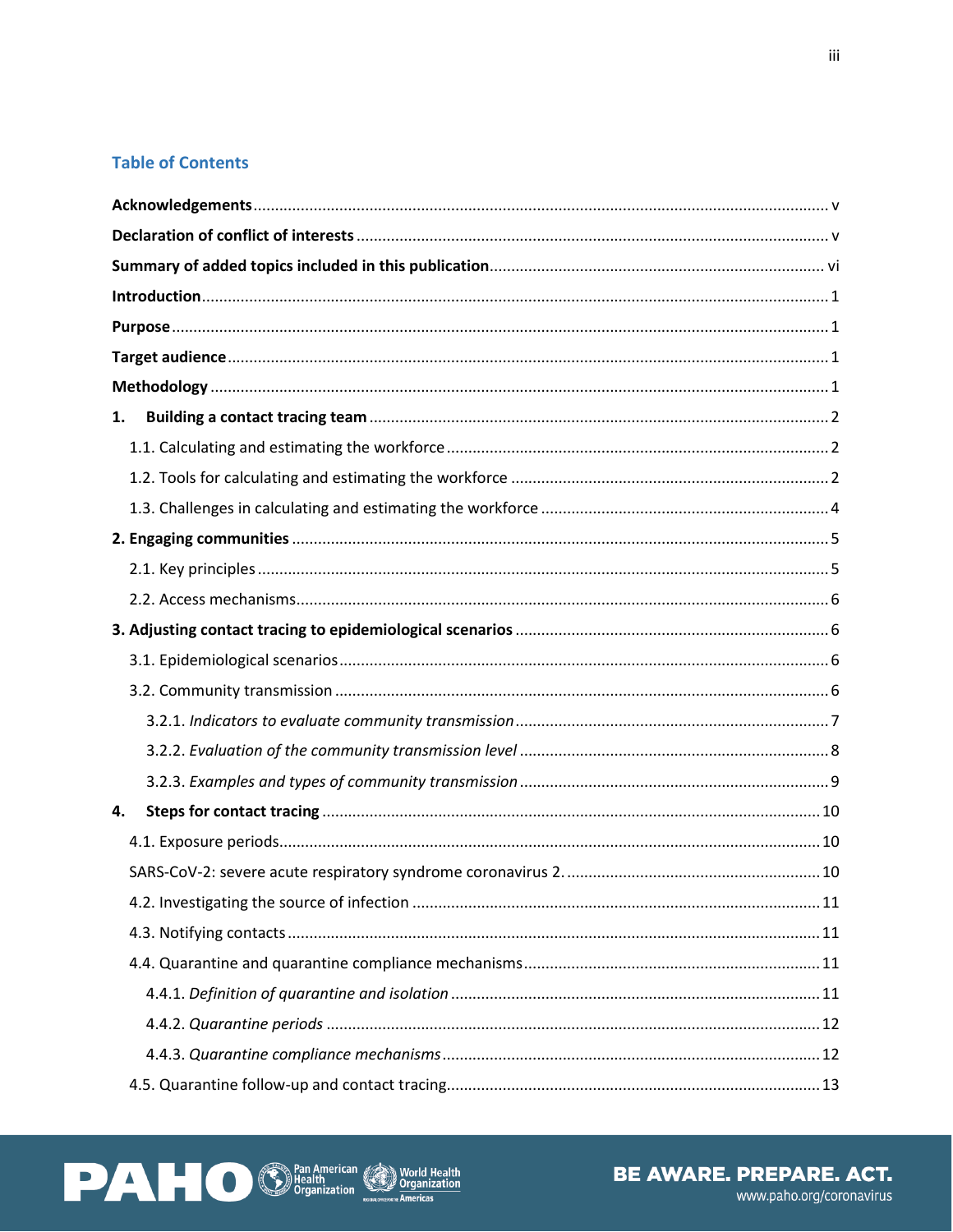| 5.                                                                                                |  |  |  |  |
|---------------------------------------------------------------------------------------------------|--|--|--|--|
|                                                                                                   |  |  |  |  |
|                                                                                                   |  |  |  |  |
| 6.                                                                                                |  |  |  |  |
|                                                                                                   |  |  |  |  |
| Annex 2. Additional epidemiological indicators to evaluate the level of community transmission of |  |  |  |  |
|                                                                                                   |  |  |  |  |



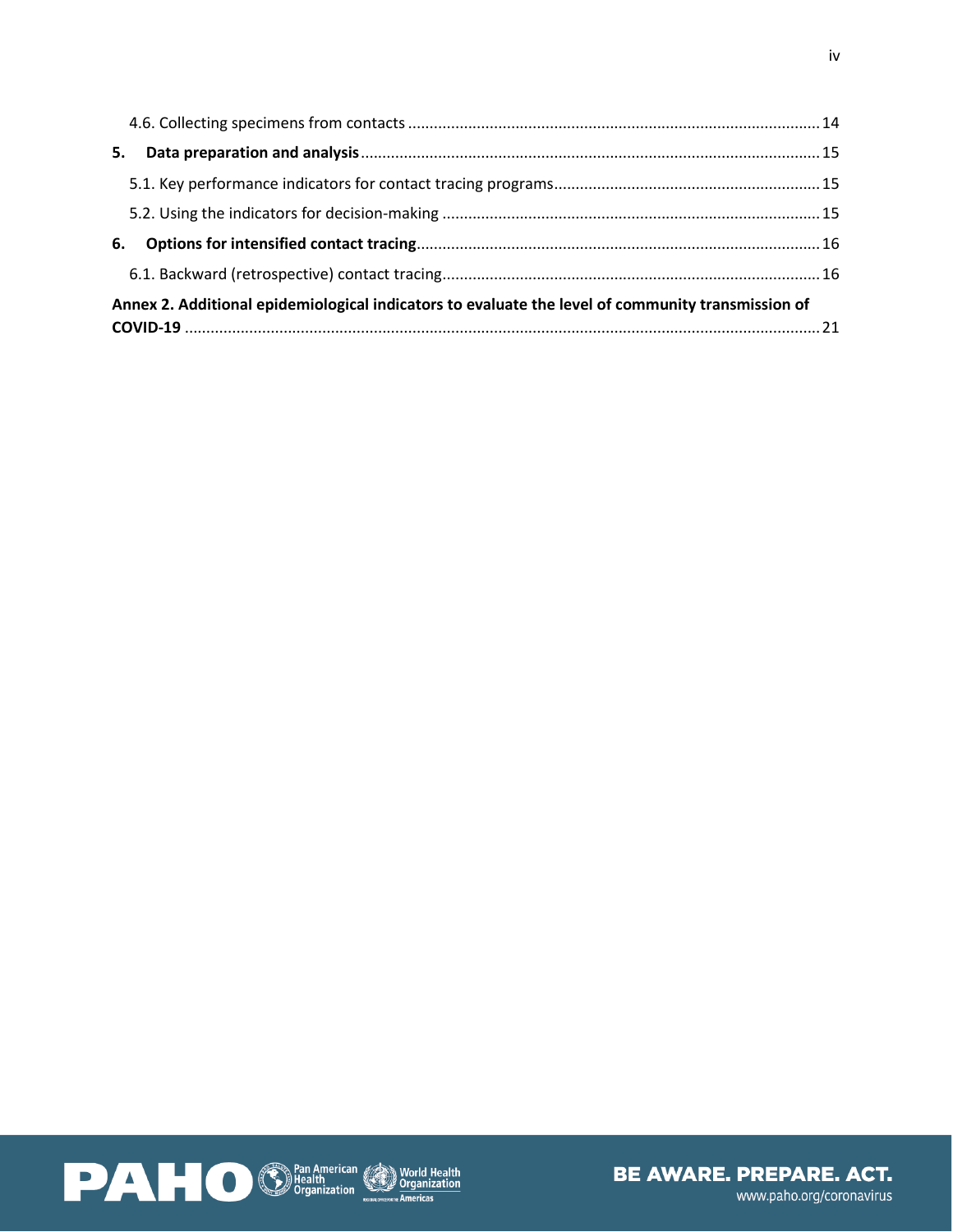#### <span id="page-5-0"></span>**Acknowledgements**

The Pan American Health Organization would like to thank the country representatives who participated in the expert meeting on contact tracing for their valuable contributions to the preparation of this publication.

## <span id="page-5-1"></span>**Declaration of conflict of interests**

The Pan American Health Organization staff who prepared this publication declare that they have no conflict of interests.



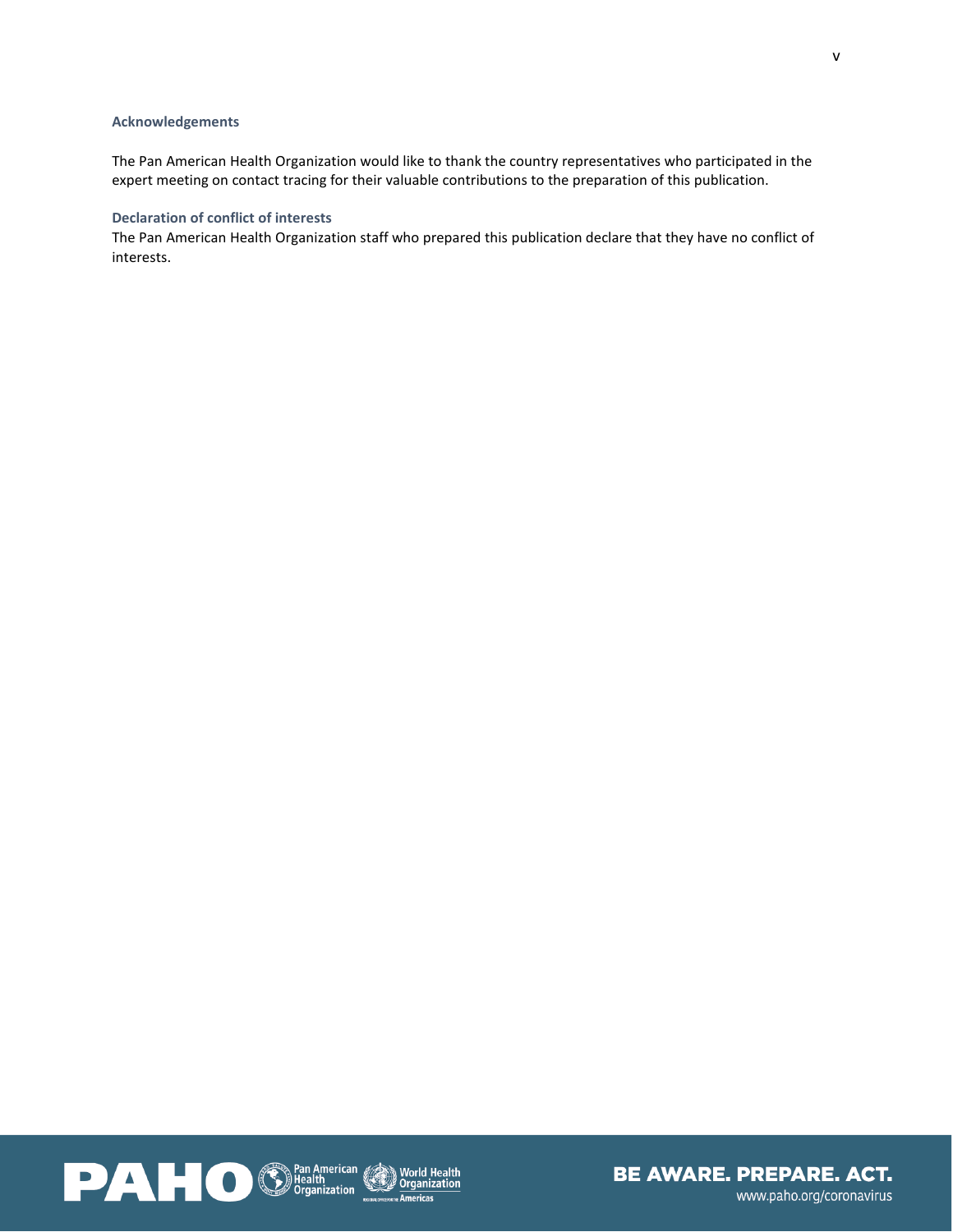#### <span id="page-6-0"></span>**Summary of added topics included in this publication**

The topics in this document complement the interim guidance published by the World Health Organization (WHO) on 1 February 2021, titled "Contact tracing in the context of COVID-19". [1](#page-6-1) The structure of that document has been followed here.

Section 1. Building a contact tracing team

#### **Added topics**

- Tools, methodology, and examples for calculating and estimating the workforce
- Obstacles to calculating and estimating the workforce

#### Section 2. Engaging communities

#### **Added topic**

• Expanding on key principles for engaging communities in contact tracing activities

#### Section 3. Adjusting contact tracing to epidemiological scenarios

#### **Added topics**

- Detailed explanation of different epidemiological scenarios
- Detailed explanation and subclassifications of community transmission
- Indicators for evaluating community transmission
- Evaluating levels of community transmission
- Examples and types of community transmission

#### Section 4. Steps for contact tracing

#### **Added topics**

- Reviewing exposure periods
- Reviewing periods of investigation into the source of infection
- Expanding on how to share information with contacts
- Reviewing quarantine periods and quarantine compliance mechanisms
- Process for monitoring of contacts in quarantine
- Reviewing suggestions for collecting specimens from contacts

#### Section 5. Data processes and analysis

#### **Added topics**

- Explanation of key performance indicators (KPIs) for contact tracing programs
- Explanation and suggestions on the use of KPIs in decision-making
- Options for intensified contact tracing

<span id="page-6-1"></span><sup>1</sup> World Health Organization. Contact tracing in the context of COVID-19: Interim guidance, 1 February 2021. Geneva: WHO; 2021. Available at: https://www.who.int/publications/i/item/contact-tracing-in-the-context-of-covid-19



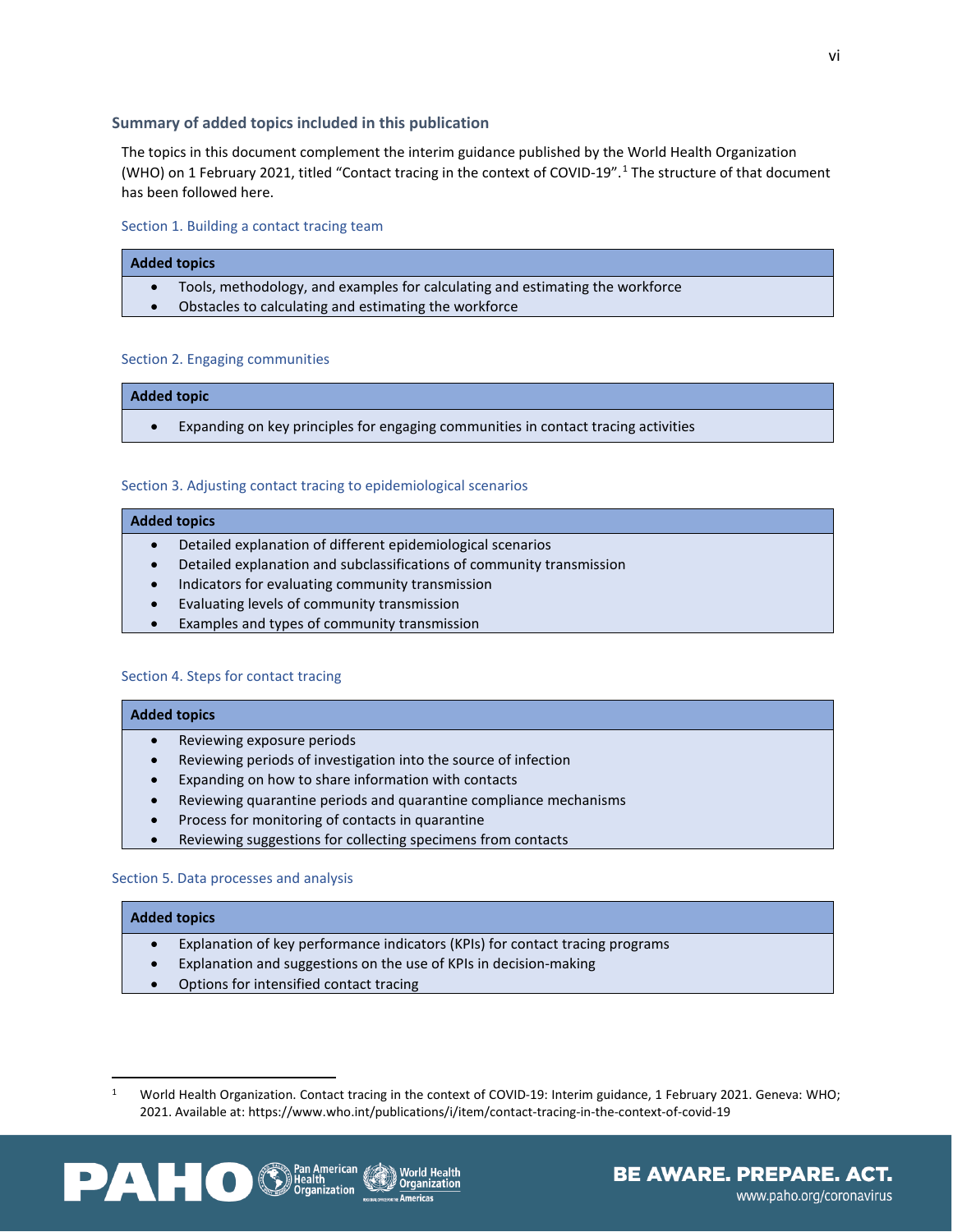#### <span id="page-7-0"></span>**Introduction**

This document complements the interim guidance published by the World Health Organization on 1 February 2021, titled *Contact tracing in the context of COVID-19.*[2](#page-7-4) It presents findings from a meeting held with contact tracing experts representing different countries in the Region. The information and recommendations included here reflect evidence available at the date of publication provided by countries of the Region. This publication will be updated as new evidence becomes available.

#### <span id="page-7-1"></span>**Purpose**

The publication provides operational considerations, with specific examples and mechanisms, in areas related to contact tracing in the Region of the Americas, particularly the following:

- Epidemiological scenarios
- Duration of quarantine and testing
- Calculating the workforce
- Quarantine compliance mechanisms
- Community engagement
- Key performance indicators (KPIs) for contact tracing programs in the COVID-19 context
- Backward (retrospective) tracing

#### <span id="page-7-2"></span>**Target audience**

This document is aimed at national health authorities, public health professionals, and other officials involved in developing and implementing policies and standard operating procedures on contact tracing operations in the Americas.

#### <span id="page-7-3"></span>**Methodology**

An online panel was held with experts from different countries of the Region on 11 and 12 March 2021, to formulate recommendations for contact tracing and its regional implementation. Panelists discussed points of interest from the WHO interim guidance published in February 2021, and the areas in which more information was needed. Annex 1 below features a report on the points analyzed during this expert meeting.

<span id="page-7-4"></span>

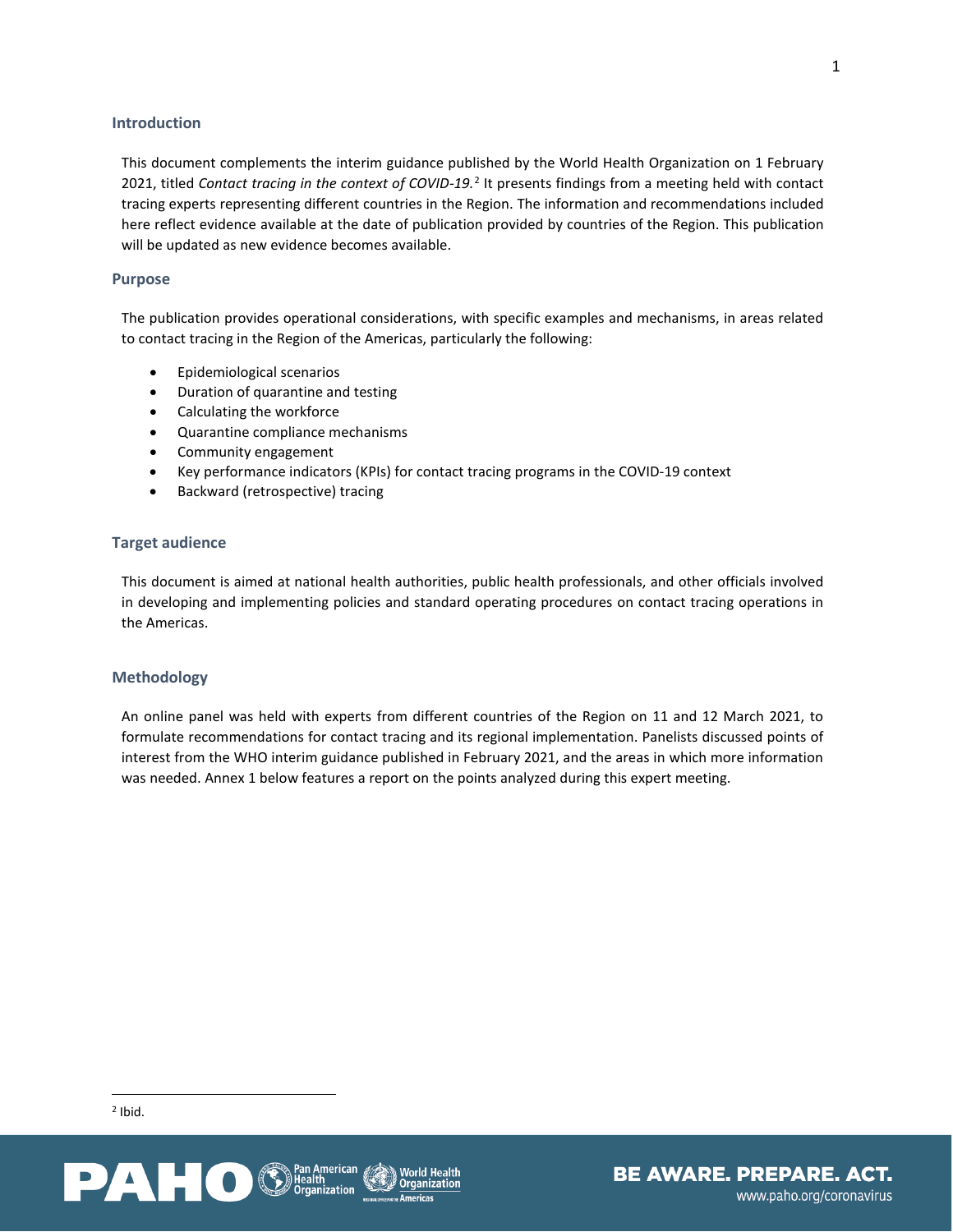#### <span id="page-8-0"></span>**1. Building a contact tracing team**

#### <span id="page-8-1"></span>**1.1. Calculating and estimating the workforce**

Calculation of the workforce necessary for performing the activities related to contact tracing varies from country to country, depending on a number of factors:

- Administrative structure of the country: coordination of contact tracing activities in each administrative area
- Availability of logistical resources (e.g., budget and trained contact tracers)
- Availability of technological resources
- Daily number of new cases and epidemiological scenario
- Number of contacts identified per each positive case
- Dynamics of the pandemic and workload
- Cultural and sociopolitical framework
- Contact tracing strategies (e.g., self-reporting, calls, and visits)

## <span id="page-8-2"></span>**1.2. Tools for calculating and estimating the workforce**

Based on the factors mentioned in topic 1.1, three steps can facilitate calculation of the necessary contact tracing workforce.

#### Step 1. Answer key questions before calculating the contact tracing workforce

Before making any calculations related to estimating the necessary workforce for contact tracing, it is important to analyze the following subjects with officials at the Ministry of Health or the health authority that coordinates contact tracing activities, based on the key questions set forth below (table 1).

#### **Table 1.** Key questions to calculate the contact tracing workforce

| 1. How many contacts (on average) does the program plan  | Will depend on the daily number of new cases,     |
|----------------------------------------------------------|---------------------------------------------------|
| to trace nationally?                                     | number of contacts identified per positive case,  |
|                                                          | and agreed definition of "contact"                |
| 2. How often will these contacts be traced?              | Daily, weekly, or other agreed frequency          |
| 3. How will the contact tracing be disaggregated at each | Regional, provincial, municipal, and community    |
| administrative level?                                    | levels, among others                              |
| 4. How many contact tracing teams will be needed at each | Will depend on the daily number of new cases, and |
| administrative level?                                    | number of contacts identified per positive case   |
| 5. How many contact tracers will be needed on each team? | Will depend on the availability of resources and  |
|                                                          | working hours                                     |
| 6. How many contacts will each contact tracer follow?    | Will depend on the availability of resources and  |
|                                                          | working hours                                     |

As shown in table 1, the answers to questions 5 and 6 depend on the performance of the tracing team. Teams are more efficient when the same tracer takes charge of the case and the declared contacts, communicating with both groups when the majority of infections occur within families or workplace groups. In the case of the determination of contacts from the households themselves, a team's performance will depend on the isolation of these contacts and access to the community, with visits of approximately one hour in well-defined areas by teams that know the contacts. Contact tracing with non-family members (e.g., in the event of super-spreader events and closed or semiclosed groups) and with people who visit the area should also be considered, since their access to information and communication with the contact are different.

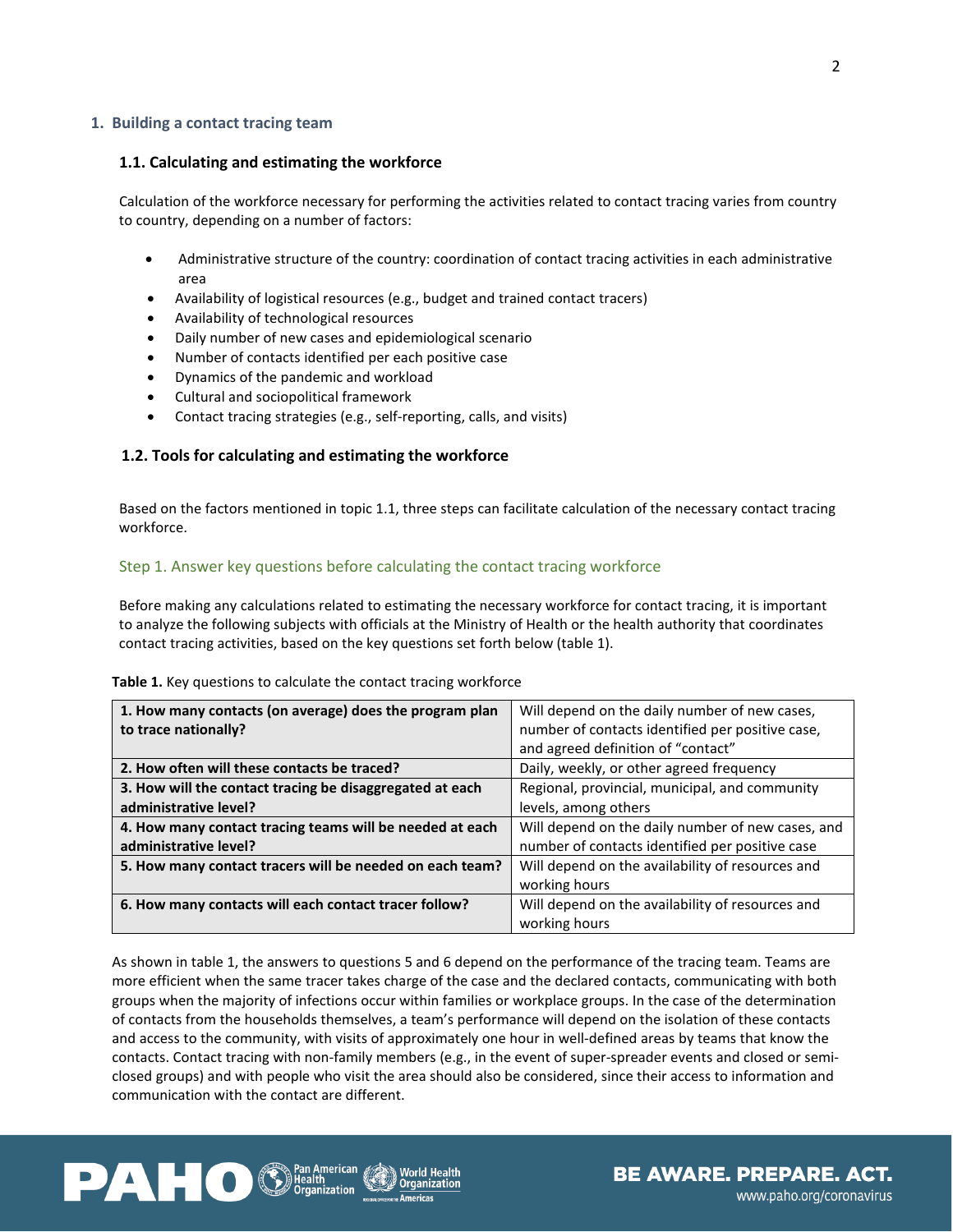There should be a clear agreement on the responses to these questions, to structure and better organize the flow of contact tracing activities.

#### Step 2. Understand the flow of contact tracing activities

There are different levels in workforce calculation, depending on how the flow of contact tracing activities is structured nationally. It is important to draw up a flow chart that explains how these activities will be coordinated. The questions analyzed in step 1 will be useful for this. Figure 1 shows an example of how a flow chart for a contact tracing program can be structured at the national level, according to two different approaches: 1) considering how contact tracing activities are organized nationally as the starting point for the calculation; and 2) using the number of contacts to follow as the starting point for the calculation.

**Figure 1.** Approaches to the flow of activities and relevant questions for calculating the contact tracing workforce



**Approach 1.** Organization of contact tracing activities at the national level

#### **Approach 2.** Number of contacts to follow

The participation of local epidemiologists, as well as of cultural facilitators and people from the community, will be helpful in the logistics of creating these flow charts. In parallel, partnerships with community leaders, local authorities, and nongovernmental organizations will be also of great assistance in the cultural context. National officials, centralized committees, Ministries of Health and of Labor, and health planning officials will be in charge of reviewing local workforce requirements.

#### Step 3. Calculate the necessary workforce with the available methodology

Once an agreement has been reached on steps 1 and 2, calculating the workforce will be simpler. This can be done electronically or manually. In the former case, a number of tools are available on the Internet:



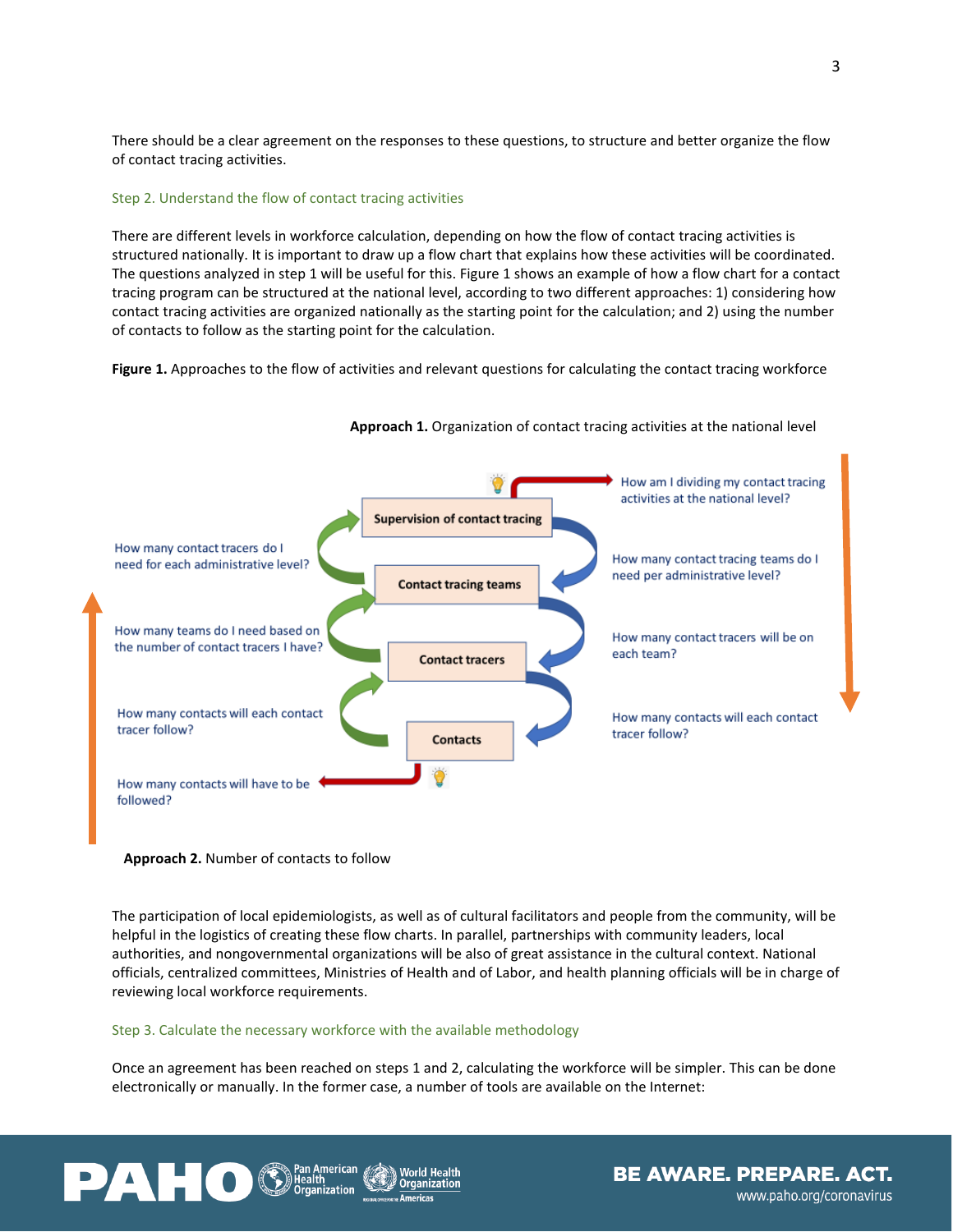- COVIDTracer and the COVIDTracer Advanced tools, developed by the Centers for Disease Control and Prevention of the United States of America, available at: [COVIDTracer and COVIDTracer Advanced](https://www.cdc.gov/coronavirus/2019-ncov/php/contact-tracing/COVIDTracerTools.html?CDC_AA_refVal=https%3A%2F%2Fwww.cdc.gov%2Fcoronavirus%2F2019-ncov%2Fphp%2Fcontact-tracing%2FCOVIDTracer.html)
- Health Workforce Estimator (HWFE) tool of the WHO Regional Office for Europe, available at: [https://www.euro.who.int/en/health-topics/Health-systems/pages/strengthening-the-health-system](https://www.euro.who.int/en/health-topics/Health-systems/pages/strengthening-the-health-system-response-to-covid-19/surge-planning-tools/health-workforce-estimator-hwfe)[response-to-covid-19/surge-planning-tools/health-workforce-estimator-hwfe](https://www.euro.who.int/en/health-topics/Health-systems/pages/strengthening-the-health-system-response-to-covid-19/surge-planning-tools/health-workforce-estimator-hwfe)
- Johns Hopkins Bloomberg School of Public Health's Contact Tracing Evaluation and Strategic Support Application (ConTESSA), available at: [ConTESSA \(shinyapps.io\).](https://iddynamicsjhu.shinyapps.io/contessa/)
- Contact Tracing Staffing Calculator from the Resolve to Save Lives initiative, available at: [Contact tracing](https://preventepidemics.org/covid19/resources/contact-tracing-staffing-calculator/)  [staffing calculator | Prevent Epidemics](https://preventepidemics.org/covid19/resources/contact-tracing-staffing-calculator/)

Manual calculation of the workforce can be carried out using the following method and formulas:

#### **Method and relevant formulas**

1 case =  $\times$  contacts 1 contact tracer =  $\gamma$  number of new cases daily =  $\alpha$  contacts 1 contact tracer = z contacts

Example:

Country X is structured administratively as: country  $\rightarrow$  region  $\rightarrow$  province  $\rightarrow$  municipality.

It has been agreed with the Ministry of Health that contact tracing teams will be formed at the **municipal** level, with one contact tracing team per municipality.

Based on the consensus reached in steps 1 and 2, and using the formulas presented above, the following assumptions are made:

```
1 case = 5 contacts
1 contact tracer = 2 new cases daily = 10 contacts
1 contact tracer = 10 contacts
```
If municipality Y has approximately 100 cases:

```
1 case = 5 contacts
100 cases = 500 contacts
1 contact tracer = 2 new cases daily
```
100 new cases daily/2 cases per tracer =  $50$  tracers

Conclusion: Approximately **50** contact tracers will be needed to trace **500** contacts.

If country X has 20 municipalities, it will need:

- 20 contact tracing teams (1 team per municipality  $\times$  20 municipalities)
- 1000 contact tracers (50 tracers per team  $\times$  20 teams)
- To trace 10 000 contacts (1000 tracers  $\times$  10 contacts per tracer)

## <span id="page-10-0"></span>**1.3. Challenges in calculating and estimating the workforce**

Despite the different digital tools and methodological structures available to calculate the workforce, there are still many factors that can affect the numbers resulting from these calculations. Some of the obstacles reported were:

**BE AWARE. PREPARE. ACT.** 

www.paho.org/coronavirus

• Development of the epidemiological situation





4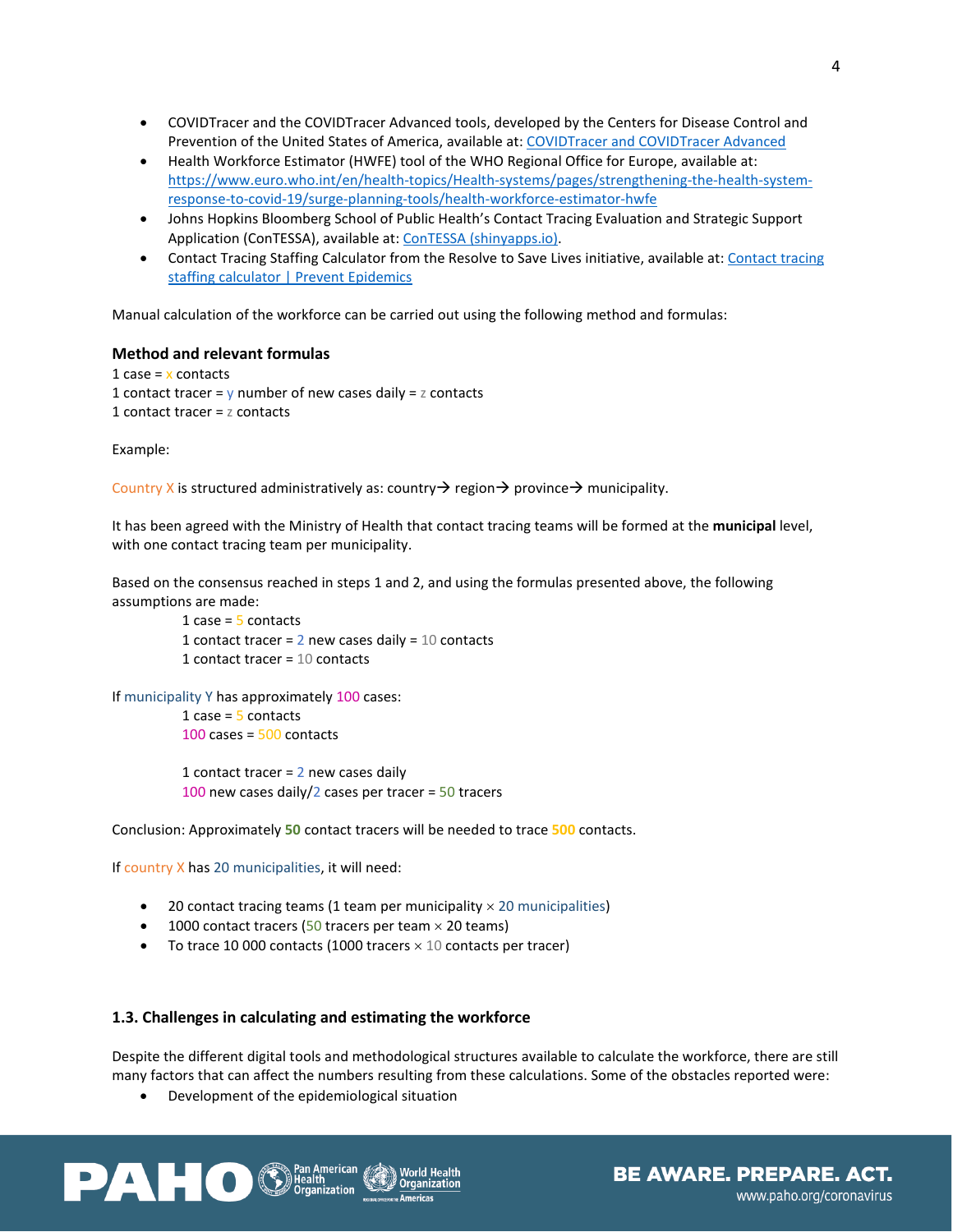- Number of contacts traced per case
- Availability of staff able to devote most of its work day to contact tracing
- Limited economic resources
- Digital tools that are inappropriate or too complex for the situation in the country
- Lack of methodological standardization at the national level
- A workforce that is being shifted from contact tracing to vaccination campaigns

These obstacles can be mitigated if: 1) there is clear communication between public health authorities and those coordinating contact tracing, from the very beginning of the pandemic; and 2) the appropriate steps for calculating the workforce are carried out according to the epidemiological scenario in each country.

#### <span id="page-11-0"></span>**2. Engaging communities**

## <span id="page-11-1"></span>**2.1. Key principles**

Close and consistent engagement with communities is critical for successful contact tracing. Section 4 of the WHO interim guidance describes 11 key principles to be considered in community engagement. These include broad sensitization and community involvement in planning, selection of contact tracers, contact tracing methodologies, and channels of communication

In addition to these points, the following recommendations from the Region should be implemented:

- **Obtain the acceptance and approval of community leaders.** Engage early with local leaders to obtain their approval for any contact tracing activities to be carried out in the community. The approval of these community leaders will assist in gaining the confidence and respect of the community.
- **Support with basic resources.** In many communities, there is a lack of personal protective equipment, and the availability of basic products has become limited due to the pandemic. Offer communities practical incentives such as masks, hand disinfectant, food, or household items.
- **Improve risk communication.** Ensure that the community understands the purpose of contact tracing, and avoid any stigma associated with the different activities by presenting information sessions and disseminating educational material via social networks and signage, in which the purpose of contact tracing is explained to the community, providing guidelines to mitigate the risk of infection. Make sure that all contact tracing staff entering these communities is trained in the risk communication strategy.
- **Use formal entities, including neighborhood associations and patients associations.** These pre-existing associations, including local residents and people who have recovered from the illness, should be leveraged to disseminate information and unite the community.
- **Ensure the safety of contact tracers when they enter communities.** Not all communities are welcoming and open to working with people from the outside, especially those who view the contact tracing team as bringing in disease and stigmatization. Ensure that, in such communities, the contact tracers are accompanied by a group of trained security officers, in case of civil disturbances.
- **Lack of Internet access.** Not all communities where contact tracing is carried out have Internet access. If possible, it is advisable to equip contact tracers with Internet-accessible portable devices. If this is not an option, provide the tracers with sufficient materials (e.g., printed forms, paper, and ball-point pens) to compile all the data.
- **Include translators and community facilitators on the team.** The communities where contact tracing activities are planned do not necessarily all speak the same language. Rather than hiring outside translators, members of the community should be identified who can act as translators. This will also show a commitment to involving the community in all activities.



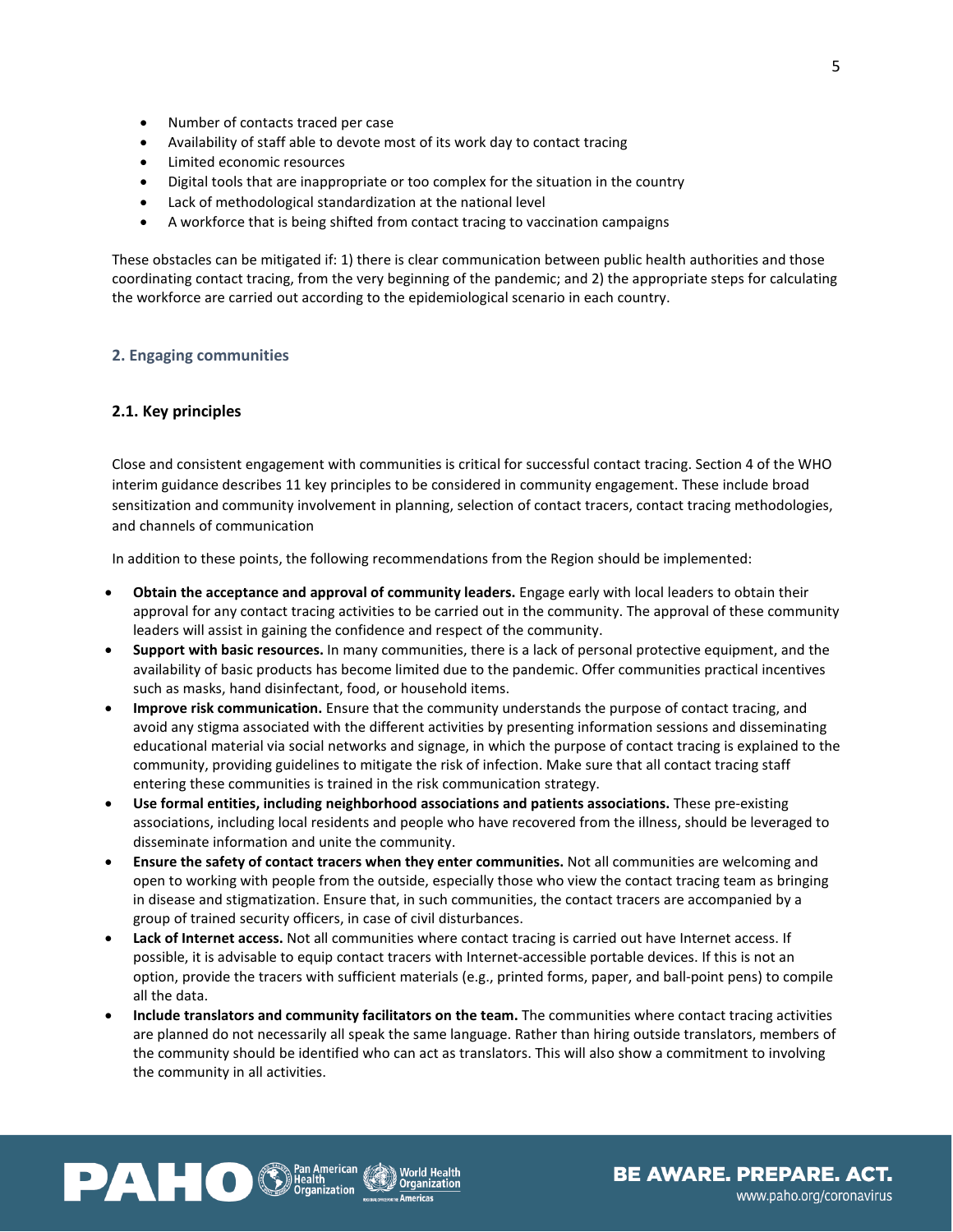## <span id="page-12-0"></span>**2.2. Access mechanisms**

In their interactions with communities, contact tracing teams should seek to engage territorial and social organizations, and primary care organizations. It is important to involve community leaders from the beginning of the planning process, establishing a clear channel of communication. Education, awareness-raising, and training are essential for gaining access to communities, especially those in remote areas, and indigenous groups.

# <span id="page-12-1"></span>**3. Adjusting contact tracing to epidemiological scenarios**

## <span id="page-12-2"></span>**3.1. Epidemiological scenarios**

The Pan American Health Organization classifies the transmission of severe acute respiratory syndrome coronavirus 2 (SARS-CoV-2) into four epidemiological scenarios (table 2). The fourth epidemiological scenario (community transmission) continues to be a challenge for the countries of the Region, and needs greater and more detailed attention.

| Epidemiological | <b>Description</b>                                                                       |  |  |
|-----------------|------------------------------------------------------------------------------------------|--|--|
| scenario        |                                                                                          |  |  |
| No cases        | A well-trained contact tracing workforce should be identified and ready to deploy and    |  |  |
|                 | scale up (i.e., have the required tools) to respond to first cases.                      |  |  |
| Sporadic cases  | Exhaustive contact tracing and case investigation for all cases is essential for rapidly |  |  |
|                 | halting transmission. Backward contact tracing may be an option.                         |  |  |
| Case clusters   | Contact tracing is essential to reducing transmission within clusters and to identifying |  |  |
|                 | events that led to high levels of virus transmission. Public health and social measures  |  |  |
|                 | can then be implemented to reduce the occurrence of such events.                         |  |  |
| Community       | Contact tracing remains an important activity in high-incidence scenarios where          |  |  |
| transmission    | capacity to trace and follow up all contacts may be at the breaking point. Contact       |  |  |
|                 | tracing activities should be specifically targeted, not abandoned. It is possible to     |  |  |
|                 | prioritize tracing of higher risk exposure contacts (detailed in section 3.2) based on   |  |  |
|                 | capacity. Annex 1 presents the elements to consider for prioritization and decision-     |  |  |
|                 | making support in this context.                                                          |  |  |

**Table 2**. Epidemiological scenarios for contact tracing, according to SARS-CoV-2 transmission patterns

*Source*: Adapted from Contact tracing in the context of COVID-19: Interim guidance, 1 February 2021. Geneva: WHO; 2021. Available at: https://www.who.int/publications/i/item/contact-tracing-in-the-context-of-covid-19

## <span id="page-12-3"></span>**3.2. Community transmission**

Community transmission is subdivided into four classifications, summarized in table 3. Topic 3.2.3 presents examples and types of community transmission.

**Table 3**. Subclassifications of community transmission based on the incidence rate of cases and the level of risk for the general population in the context of the COVID-19 pandemic

| <b>Indicator</b>                                                                                            | <b>Definition</b>                                                                 |  |  |
|-------------------------------------------------------------------------------------------------------------|-----------------------------------------------------------------------------------|--|--|
| Community transmission -                                                                                    | Low incidence of locally acquired, widely dispersed cases detected in the past    |  |  |
| level 1 (CT1)                                                                                               | 14 days, with many of the cases not linked to specific clusters; transmission may |  |  |
|                                                                                                             | be concentrated in certain population sub-groups.                                 |  |  |
|                                                                                                             | Low risk of infection for the general population.                                 |  |  |
| Community transmission -                                                                                    | Moderate incidence of locally acquired, widely dispersed cases detected in the    |  |  |
| level 2 (CT2)                                                                                               | past 14 days.                                                                     |  |  |
|                                                                                                             | Moderate risk of infection for the general population.                            |  |  |
| High incidence of locally acquired, widely dispersed cases in the past 14 days;<br>Community transmission - |                                                                                   |  |  |
| level 3 (CT3)                                                                                               | transmission widespread and not concentrated in population sub-groups.            |  |  |





6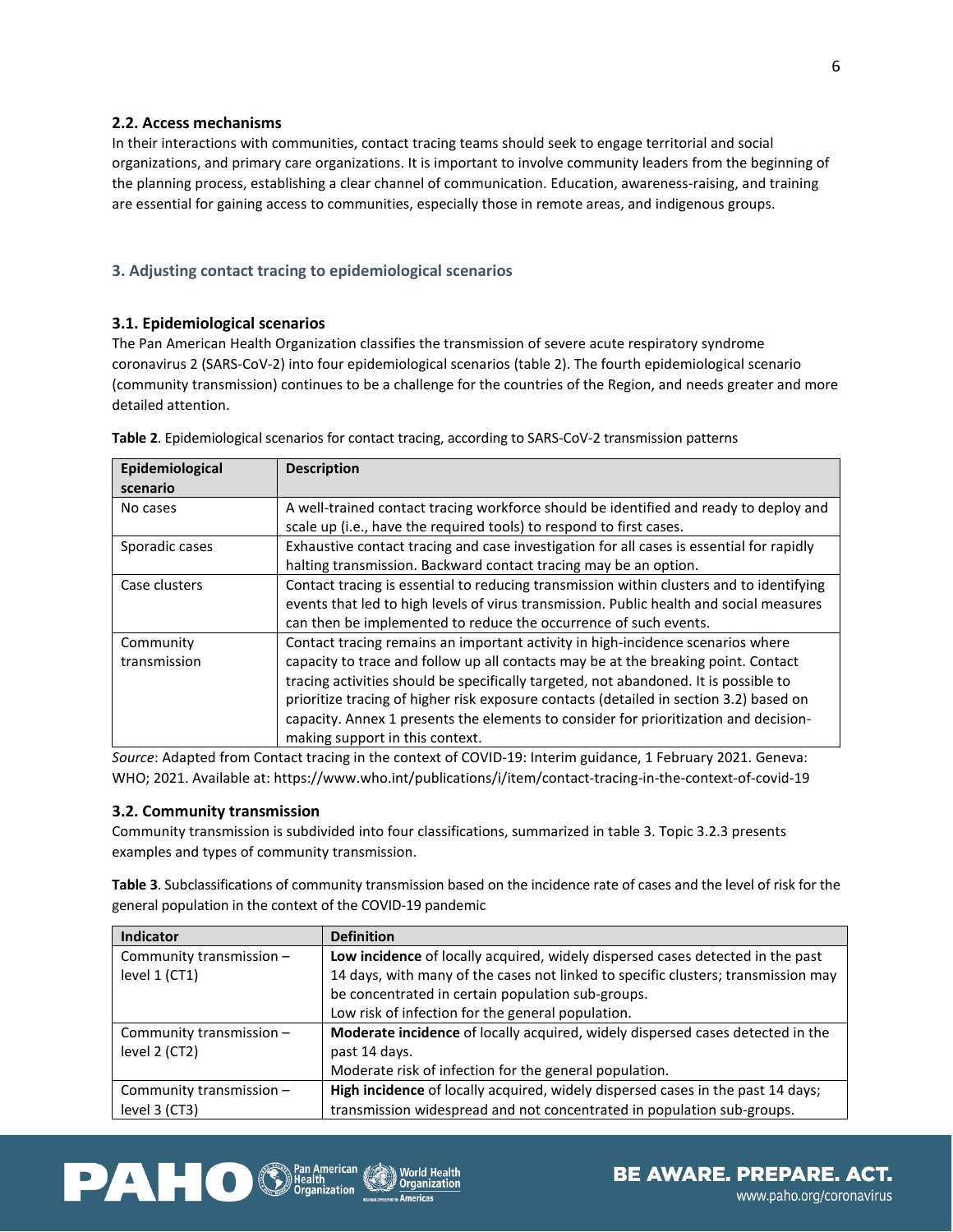|                          | High risk of infection for the general population.                             |  |
|--------------------------|--------------------------------------------------------------------------------|--|
| Community transmission - | Very high incidence of locally acquired, widely dispersed cases in the past 14 |  |
| level 4 (CT4)            | davs.                                                                          |  |
|                          | Very high risk of infection for the general population.                        |  |

# <span id="page-13-0"></span>3.2.1. *Indicators to evaluate community transmission*

Table 4 presents four suggested KPIs to classify community transmission.

**Table 4**. Epidemiological indicators and proposed figures for classifying community transmission levels in the context of the COVID-19 pandemic

| <b>Domain</b>           | <b>Indicator</b>                                                                                                           | <b>Description</b>                                                                                                                                                                            | <b>Limitations</b>                                                                                                                                                                                                                                                             | Level of community<br>transmission |                 |                 |                 |
|-------------------------|----------------------------------------------------------------------------------------------------------------------------|-----------------------------------------------------------------------------------------------------------------------------------------------------------------------------------------------|--------------------------------------------------------------------------------------------------------------------------------------------------------------------------------------------------------------------------------------------------------------------------------|------------------------------------|-----------------|-----------------|-----------------|
|                         |                                                                                                                            |                                                                                                                                                                                               |                                                                                                                                                                                                                                                                                | CT <sub>1</sub>                    | CT <sub>2</sub> | CT <sub>3</sub> | CT <sub>4</sub> |
| Hospitalization<br>rate | New COVID-19<br>hospitalizations<br>per 100 000<br>population per<br>week, averaged<br>over a two-week<br>period           | A subset of all<br>incident cases<br>requiring<br>hospitalization; thus,<br>an indirect indicator<br>of incidence, unlikely<br>to be subject to<br>surveillance policy<br>changes/differences | Delayed measure of<br>incidence.<br>May be influenced by<br>hospitalization<br>capacity and policy<br>decisions; e.g., if mild<br>cases are hospitalized<br>for isolation                                                                                                      | $<$ 5                              | $5 - 10$        | $10 - 30$       | $\geq 30$       |
| Mortality               | Number of<br>COVID-19<br>attributed<br>deaths per 100<br>000 population<br>per week,<br>averaged over a<br>two-week period | A subset of all fatal<br>incident cases; thus,<br>an indirect indicator<br>of incidence,<br>minimally influenced<br>by surveillance<br>policy if testing is<br>comprehensive                  | Delayed measure of<br>incidence. Small<br>populations and<br>small geographical<br>regions can be<br>sensitive to minor<br>fluctuations (e.g., one<br>versus two deaths).<br>Population with<br>higher risk for COVID-<br>19                                                   | $<$ 1                              | $1 - 2$         | $2 - 5$         | $\geq 5$        |
| Case incidence          | New confirmed<br>cases per 100<br>000 population<br>per week,<br>averaged over a<br>two-week period                        | Direct indicator of<br>incidence                                                                                                                                                              | Heavily influenced by<br>surveillance system<br>performance, testing<br>policy and laboratory<br>capacity. Small<br>populations and<br>small geographical<br>regions can be<br>sensitive to minor<br>fluctuations in case<br>counts, particularly<br>due to batch<br>reporting | $<$ 10                             | $20 -$<br>$50$  | $50-$<br>< 150  | >150            |
| Testing                 | Test positivity<br>proportion from<br>sentinel sites,<br>averaged over a                                                   | Not influenced by<br>surveillance capacity<br>or strategy;<br>minimally influenced                                                                                                            | May not be<br>representative of the<br>general population if<br>there are only limited                                                                                                                                                                                         | <2%                                | $2% -$<br>< 5%  | 5%-<br>< 20%    | ≥20%            |



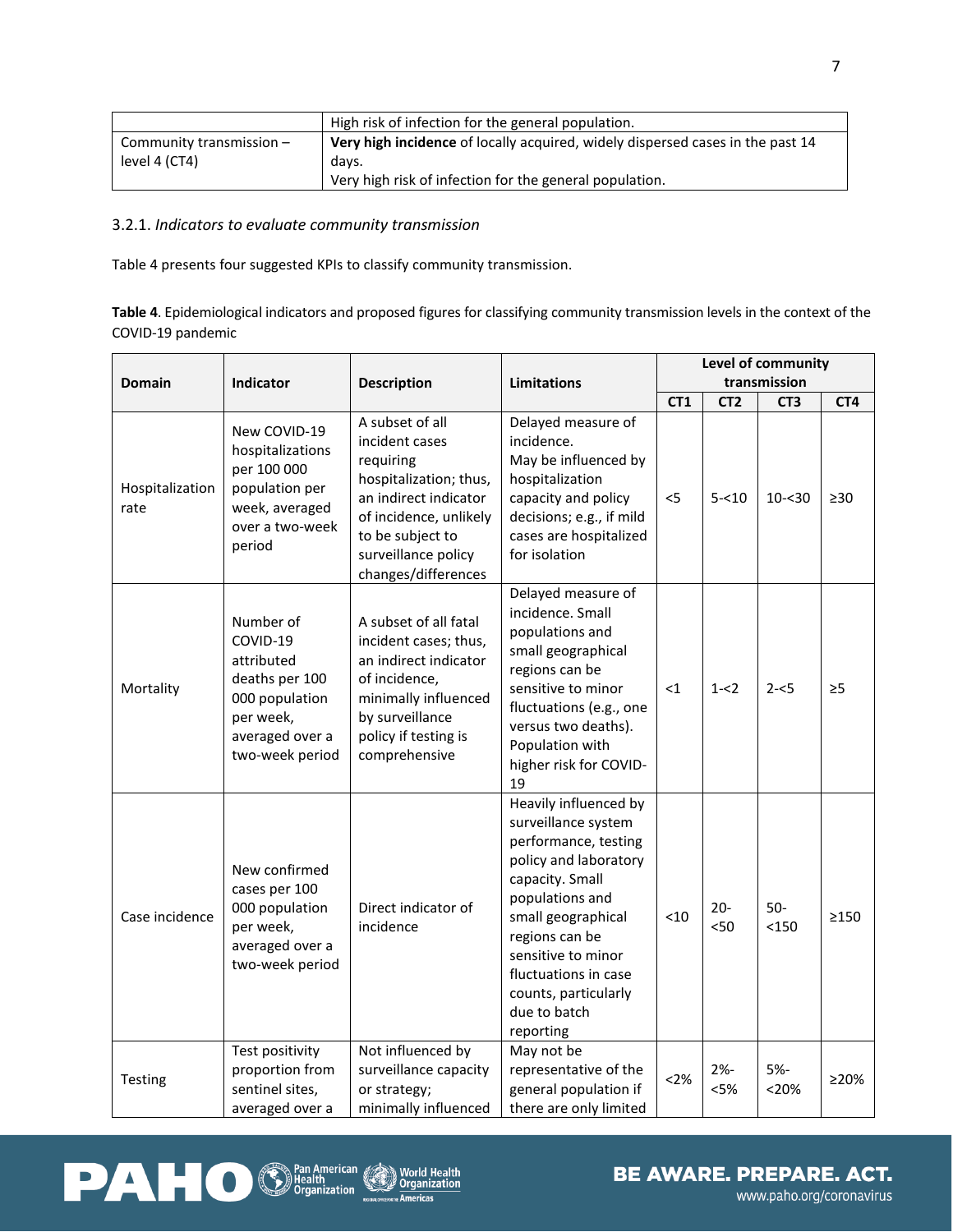| two-week period | by testing strategy or | sentinel sites. May   |  |  |
|-----------------|------------------------|-----------------------|--|--|
|                 | capacity               | miss mild or atypical |  |  |
|                 |                        | cases if testing      |  |  |
|                 |                        | criteria require      |  |  |
|                 |                        | influenza-like        |  |  |
|                 |                        | presentation          |  |  |

CT: community transmission. COVID-19: Coronavirus-2019, the disease caused by the novel coronavirus

These four indicators are based on data that should be compiled systematically during the pandemic. The relative importance of each indicator will vary with the local context (e.g., validation of the data collected for each indicator), and the limitations described should be taken into account to interpret each indicator. Indicators should be measured at the lowest administrative level possible to provide evidence for specific public health interventions. If there are difficulties in accessing this information at the lowest administrative level, it is recommended to add data from the most complete administrative level available or to establish support parameters for the administrative levels.

To classify transmission at a higher administrative level, a separate analysis should be conducted using indicators for that administrative level, instead of trying to add lower-level subclassifications of transmission.

These indicators should be used together with other available epidemiological information, either systematically or through special studies (e.g., studies conducted by universities) or model estimates. Non-epidemiological data and other considerations should also be included, for evidence-based strategic and operational decisions.

These indicators should be evaluated every 15 days, based on the definition of epidemiological week used in the country.

# <span id="page-14-0"></span>3.2.2. *Evaluation of the community transmission level*

The ranges for the four indicators (table 4) were developed through a review of the existing data and may be used for the subclassification of transmission at subnational levels. These ranges are approximate and may require adjustments according to local contexts, based on the performance (for example, sensitivity and representativeness) of the local surveillance system and the testing strategy, and should be reviewed periodically. Caution must be exercised when interpreting changes in indicators that occur in the context of changes in the surveillance system (e.g., an increase in the testing rate, or a change in the population under surveillance). Some indicators (such as general incidence) may be higher in the presence of very large clusters (such as super-spreader outbreaks) than during community transmission.

It is useful to monitor the testing rate as a measure of surveillance coverage; a recommended minimum rate is at least one test per 1000 inhabitants per week. Tests should not be limited to specific populations (for example, only those in urban areas with good access to testing). The denominator data should be available at the level of disaggregation being evaluated (e.g., district or province). Some authorities may opt to monitor these indicators in people at higher risk of severe disease and death.

Once all of the available indicators are calculated, if the levels for each indicator are different, then a qualitative review should be conducted to determine the final classification of transmission. If data are not available for all indicators (or if they are untrustworthy), then more emphasis should be placed on the indicators considered most reliable in the local context.

In places where the values of the indicators are not reliable but the system is stable, trends can be used for an alternative evaluation. An example would be a situation in which the testing rate is very low and many cases are likely being missed, but the testing strategy has not been modified. Another example would be a situation in which it is not indicated whether tests are being carried out in higher risk groups.



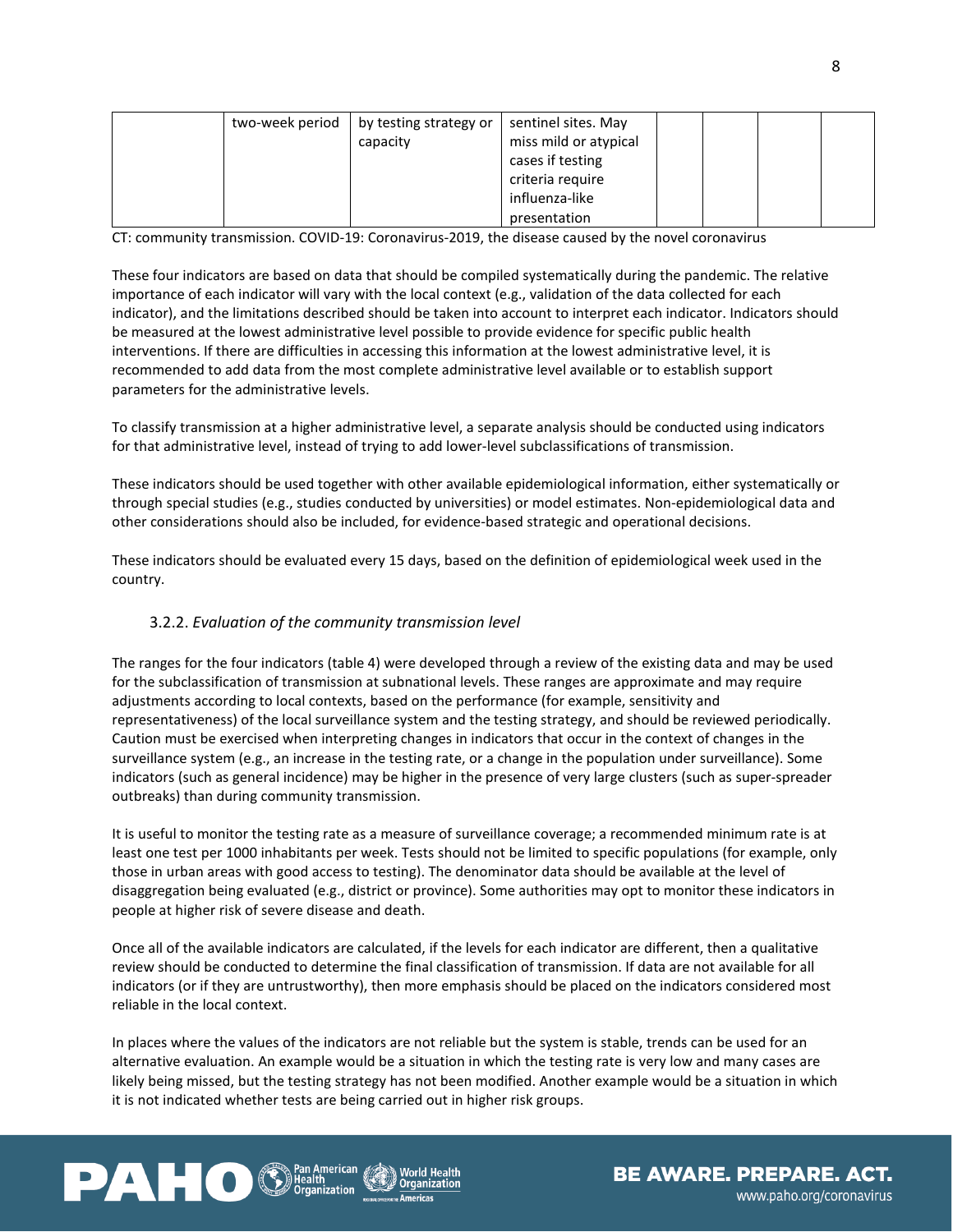Annex 2 presents other indicators that can provide additional evidence to help classify the transmission level. However, these indicators may not be easily available at the lowest administrative level. Consequently, they are considered secondary to the four KPIs listed in table 4. Furthermore, it is possible that they do not reflect directly the transmission or the strength of SARS-CoV-2 infection, or they may be more difficult to interpret and compare than those listed in table 4. Ranges are not presented for these secondary indicators due to the lack of available data, high local variability, or both.

As a last resort, when values are not available for an indicator, other options can be used: 1) subjective evaluation, but this should be carried out over several weeks to avoid the influence of transitory or anecdotal observations; and 2) excess deaths, if there is not a robust mortality information system.

## <span id="page-15-0"></span>3.2.3. *Examples and types of community transmission*

Examples of community transmission were reported in different countries of the Region. Table 5 summarizes different settings and examples of community transmission, organizing them into 14 categories. The list is specific to community transmission, and excludes households and close contacts.

| Category                                                    | <b>Settings and examples</b>                                                                                                                             |  |  |
|-------------------------------------------------------------|----------------------------------------------------------------------------------------------------------------------------------------------------------|--|--|
| <b>Recreational facilities</b>                              | Cinemas and theaters, casinos, discotheques, clubs, bars, ice skating<br>rinks, bingo halls, museums, concert halls, parks, stadiums, and hair<br>salons |  |  |
| Events                                                      | Weddings, funerals, social gatherings, house parties, break rooms, local<br>festivals, and sporting events                                               |  |  |
| Community living                                            | Shelters, hotels, motels, university residences, and collective dwellings<br>(low-income housing, such as cités and conventillos)                        |  |  |
| <b>Educational institutions</b>                             | Schools (kindergarten, primary, and secondary), universities, summer<br>camps, and vocational education centers                                          |  |  |
| Food service establishments                                 | Restaurants, bars, cafeterias, markets, and fairs                                                                                                        |  |  |
| Long-term care establishments                               | Nursing homes, retirement homes, and care homes for children and<br>adolescents                                                                          |  |  |
| Health services establishments                              | Hospitals, public and private clinics, community health centers, testing<br>centers, health residences, and specialized centers                          |  |  |
| Places of worship                                           | Churches, synagogues, and mosques                                                                                                                        |  |  |
| Workplaces                                                  | Offices, meeting rooms, construction sites, factories, and agricultural<br>workplaces                                                                    |  |  |
| Means of transportation                                     | Buses, taxis, trains, subways, airplanes, ships, and cruise liners                                                                                       |  |  |
| Penitentiary institutions                                   | Prisons                                                                                                                                                  |  |  |
| Undetected imported cases                                   | Refugee and migrant populations                                                                                                                          |  |  |
| Sporting establishments                                     | Clubs, gyms, and swimming pools                                                                                                                          |  |  |
| Establishments of the armed<br>forces and security services | Police and military posts                                                                                                                                |  |  |

**Table 5**. Categories and examples of settings for community transmission of COVID-19

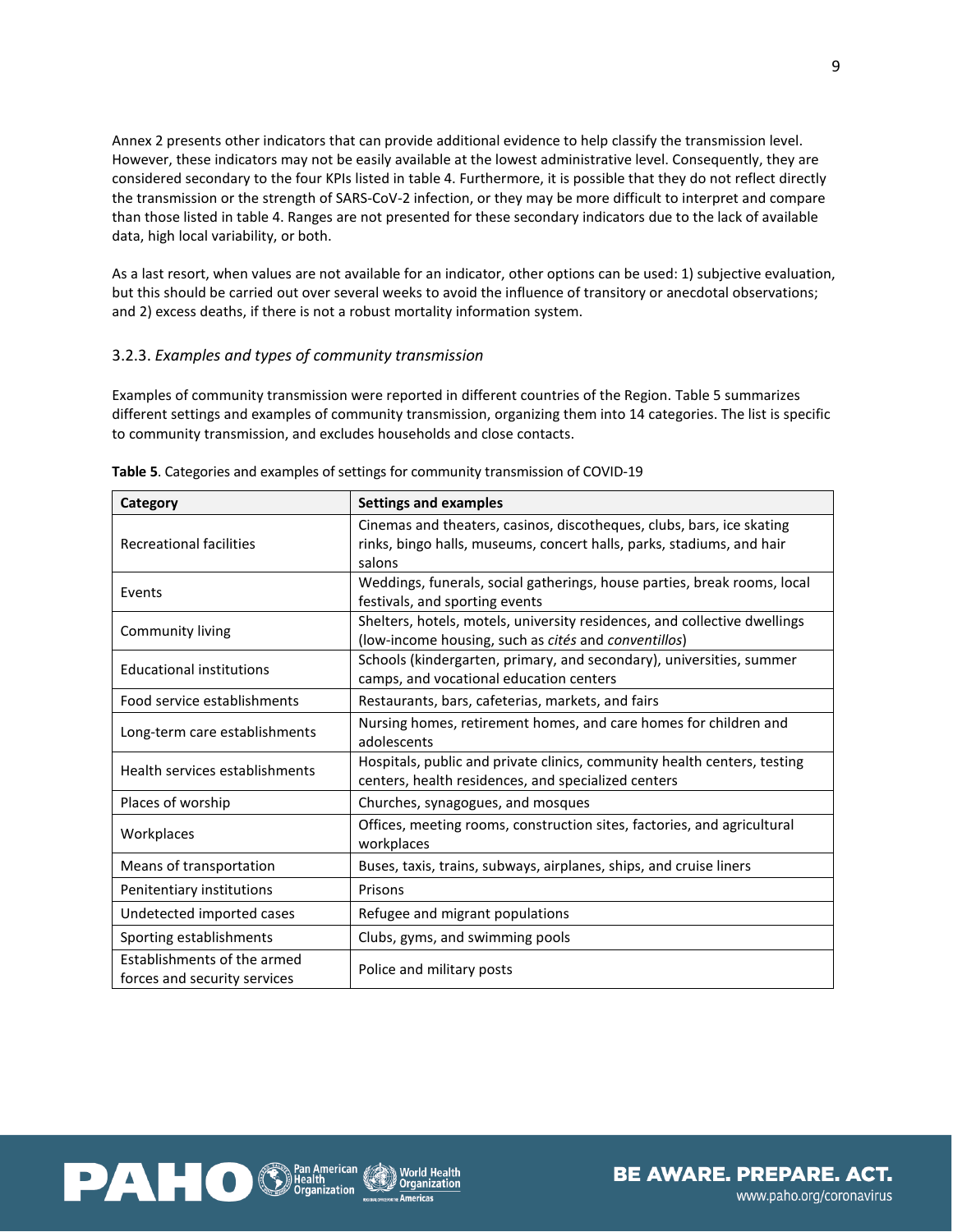## <span id="page-16-0"></span>**4. Steps for contact tracing**

## <span id="page-16-1"></span>**4.1. Exposure periods**

Contact tracing starts once a case of COVID-19 is confirmed. The definition of "contact" can be found in the WHO interim guidance on contact tracing.<sup>[3](#page-7-4)</sup>

The exposure must have occurred during the infectious period of the case; the following definitions are recommended for exposure periods.

Exposure to a symptomatic case: two days before and 10 days after the onset of COVID-19 symptoms, plus at least another three days without symptoms (in particular, fever or respiratory symptoms), during a minimum total of 13 days after onset of symptoms (figure 2).



**Figure 2.** Periods of exposure for clinical cases in the context of the COVID-19 pandemic

Exposure to an asymptomatic case: two days before and 10 days after the date on which the specimen was taken that confirmed the diagnosis. These contacts should be treated just like a symptomatic case (figure 3).

**Figure 3.** Periods of exposure for asymptomatic cases in the context of the COVID-19 pandemic



<span id="page-16-2"></span>SARS-CoV-2: severe acute respiratory syndrome coronavirus 2.

<sup>3</sup> Ibid.



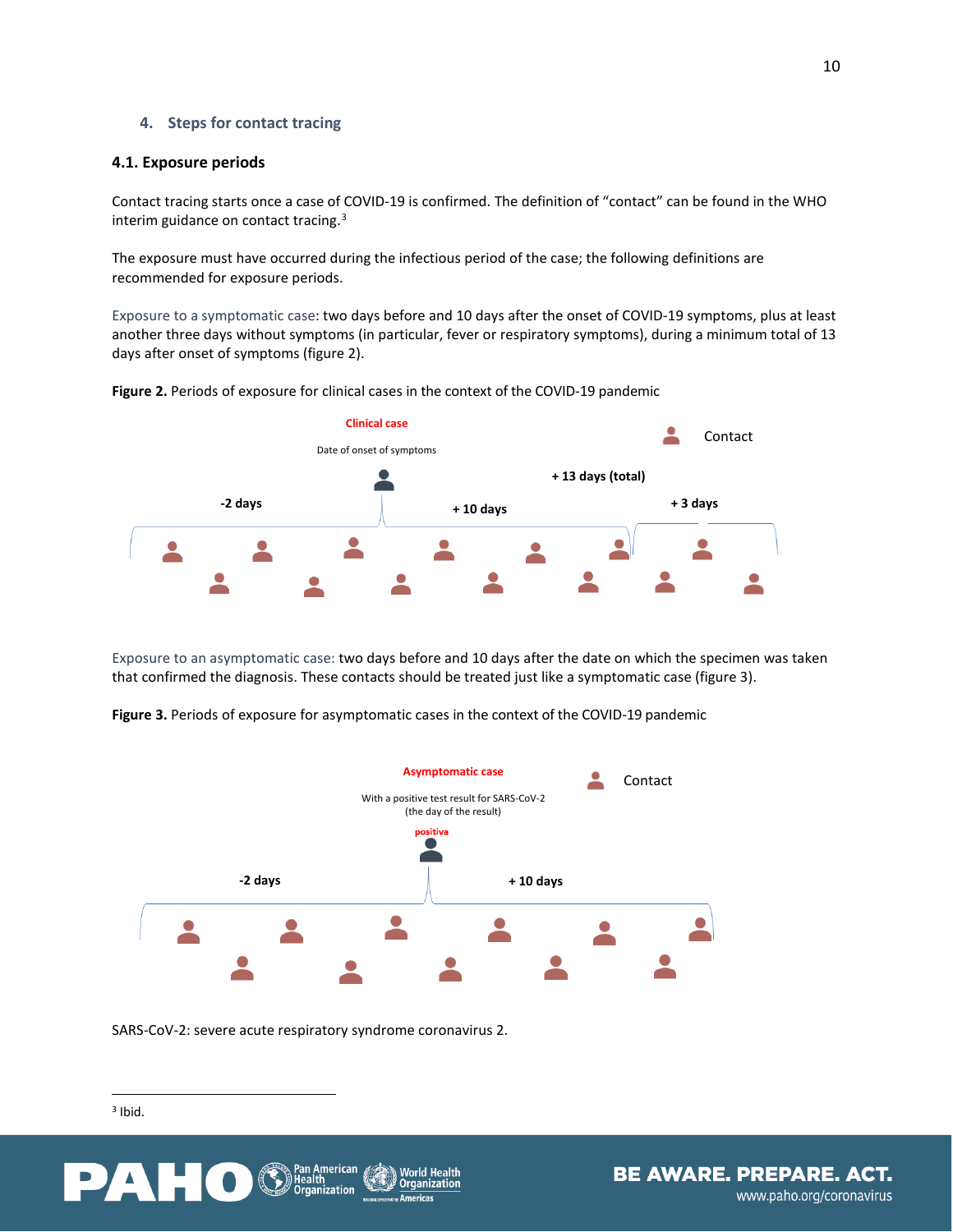# <span id="page-17-0"></span>**4.2. Investigating the source of infection**

The WHO publication that serves as the basis for this technical document<sup>[4](#page-17-4)</sup> recommends conducting an investigation into the source of infection beginning from up to 14 days before the onset of symptoms in the index case (or diagnosis of an asymptomatic case).

However, investigation on the source of infection can focus on the period beginning seven days before symptom onset (or diagnosis, in an asymptomatic case).

Although other, different periods (in days) have been reported in the Region, the two investigation periods mentioned in this section are recommended.

# <span id="page-17-1"></span>**4.3. Notifying contacts**

The information that should be shared with contacts is detailed in the WHO interim guidance for contact tracing. However, it is important to explain the different methods of notifying contacts. The scenarios presented below will vary from one country to another, and will depend a great deal on the strategies and internal processes for storing private data and communicating information.

- **The case is in charge of notifying the contact.** In places where stigma and data privacy are considered very important factors, cases may be asked to directly notify the people with whom they have been in contact.
- **The health system notifies the company where the contact works.** If a case was reported in a workplace, the health system may directly notify the company of the exposure, allowing the company to follow its internal communication guidelines, as long as they are aligned with the health authority's own policy.
- **The investigation team calls the contact or makes an in-person visit.** After investigating the case and identifying all those exposed, the investigation team calls the contacts or visits them in their homes.

# <span id="page-17-2"></span>**4.4. Quarantine and quarantine compliance mechanisms**

## <span id="page-17-3"></span>4.4.1. *Definition of quarantine and isolation*

It is important to be aware of the difference between "quarantine" and "isolation", since this will facilitate contact tracing (figure 4).

Quarantine: Separates people who have had close contact with someone with COVID-19, to determine whether they develop symptoms or test positively for SARS-CoV-2. Quarantine also reduces transmission risk, if it is later discovered that a quarantined person has COVID-19.

Isolation: Separates people who are sick or have presented symptoms, so that they do not infect others.

<span id="page-17-4"></span> $4$  Ibid.



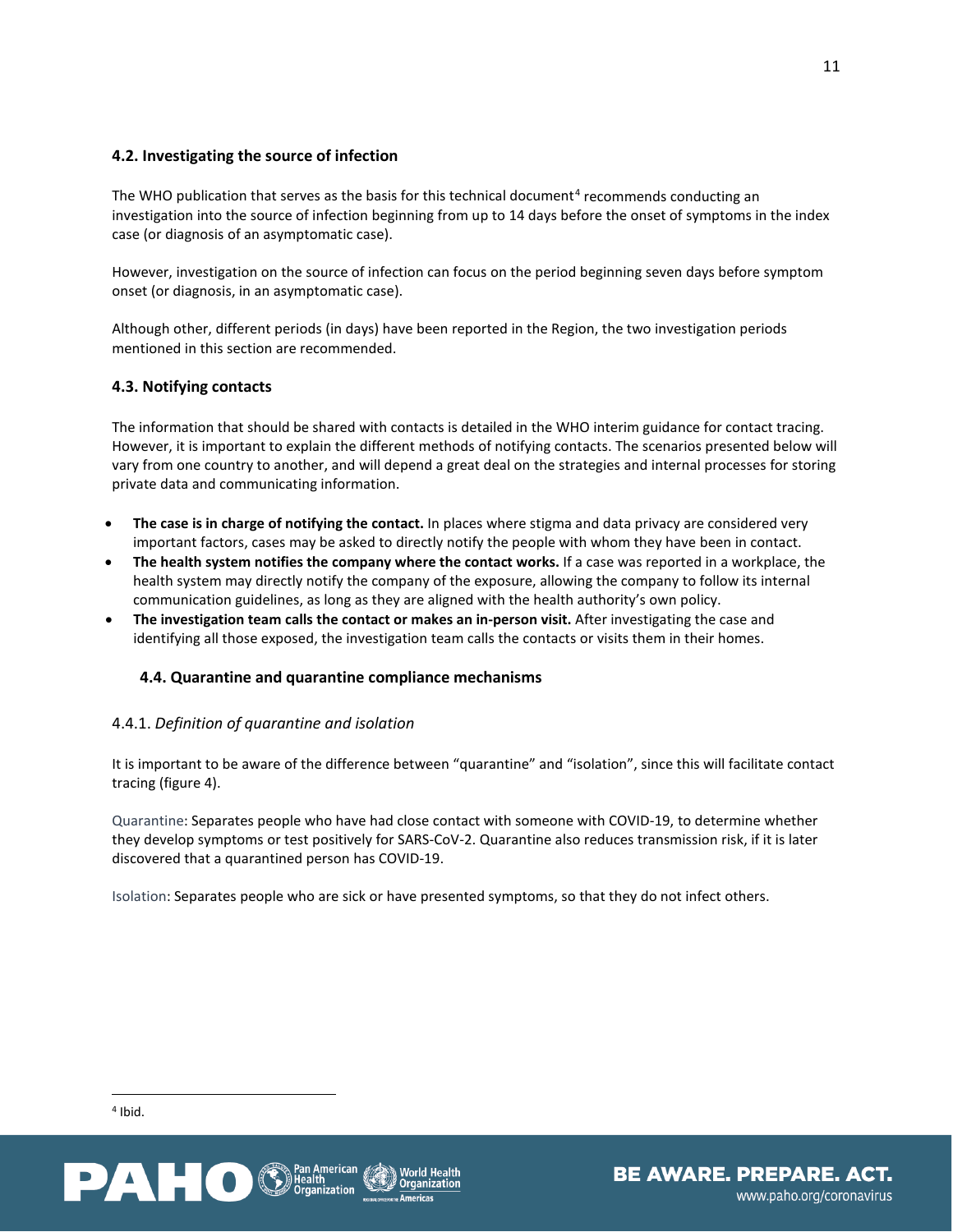

**Figure 4.** Difference between the definitions of quarantine and isolation in the context of the COVID-19 pandemic

<span id="page-18-0"></span>4.4.2. *Quarantine periods* 

PAHO

To diminish transmission risk, WHO recommends maintaining quarantine for 14 days after last contact with a confirmed case. Quarantine periods may be classified as follows:

- Shortened quarantine: 10-day quarantine for contacts who have not presented symptoms; confirmation test not necessary.
- Full quarantine: 14-day quarantine, regardless of whether the contact presented symptoms; confirmation test not necessary.

## <span id="page-18-1"></span>4.4.3. *Quarantine compliance mechanisms*

Quarantine compliance is essential to reducing transmission of the virus, but there are major obstacles when asking people to comply. Those receiving an order to enter quarantine may resist following government directives, because limits on their movements disrupt their daily lives. Different mechanisms are recommended to ensure quarantine compliance, which will be different in each country.

- **Educate the public about the infection and quarantine protocol.** A lack of clear instructions on how to live in quarantine can lead some of those affected to invent their own rules. Educational materials about the virus and the quarantine strategy should be provided to the public (using such channels as television, radio, social media, and health care providers). If the population understands what quarantine is, what its goals are, and what can be expected from it, adherence to the protocol will be significantly greater.
- **Leverage existing social standards.** Social standards can play a major role in quarantine compliance. For example, peer pressure can be useful for achieving adherence to quarantine. The country's existing social norms should be leveraged to promote community members' compliance with the quarantine period. For example, if the head of household has a favorable opinion about quarantine, then the rest of the family probably will, as well, and will adhere to the protocol. It is also important to recognize the importance of the collective commitment to protecting the community, and the measures that are adopted in these situations.
- **Strengthen penalties and compliance with the law.** Many places have used strict laws to guarantee quarantine compliance, including high fines, imprisonment, and other penalties. Laws should be enacted and enforced that clearly establish the definition of "quarantine" (volunteer or compulsory) and the penalties for failure to comply. It is important to clearly define the meaning of the term "voluntary quarantine", to avoid leaving adherence to the measure at the discretion of the population.
- **Create legal protections for workplace safety and income replacement.** The need to work and the fear of income loss have been reasons for not respecting quarantine protocols. The necessary legislation should be



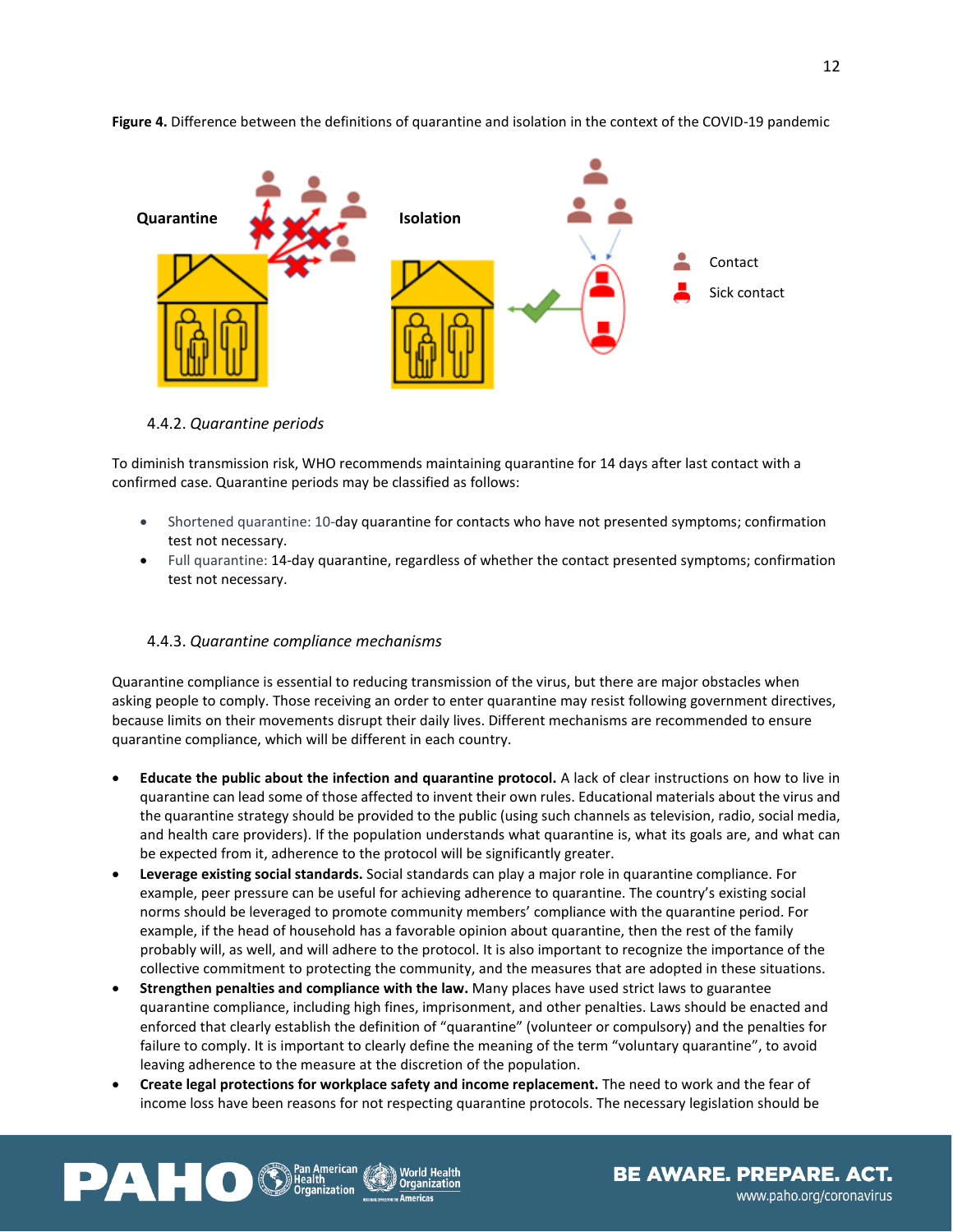enacted to provide legal protection in the area of workplace safety and to guarantee income levels affected by quarantine. Furthermore, doubts must be dispelled to clarify channels for redress in managing legal protection regarding workplace safety.

- **Communicate the benefits of quarantine.** People who benefit from quarantine are more likely to be compliant. It is useful to establish constant communication with the public (weekly or monthly) to show how quarantine compliance has led to a reduction in disease transmission. Perception of the possibility of avoiding others during the quarantine period has also been associated with compliance.
- **Promote perception of risk regarding the outbreak of disease.** People who perceive a disease outbreak as more dangerous (in terms of transmission of the disease and it severity) are more likely to comply with quarantine. Official means of communication should be used to disseminate information about the risks related to the disease (including symptoms, modes and places of transmission, and the evolution and severity of the outbreak).
- **Address practical issues related to quarantine.** The reasons why people do not comply with quarantine include trips to buy food and supplies, seeking medical care, or factors related to their household situation. Ensure that people in quarantine have access to basic supplies (for example, provide a daily food basket and essential supplies), and set up a medical hotline exclusively for those in quarantine who need urgent care. For those people who cannot comply with quarantine orders at home, temporary collective housing can be provided (examples include government buildings and other available installations, which should be as similar as possible to household conditions) where food and shelter can be provided to those who must go into quarantine.

Here is a summary of the suggested quarantine compliance mechanisms in the context of the COVID-19 pandemic:

- Provide a simple and timely justification for quarantine.
- Deliver clear information on the quarantine protocol.
- Point out the benefit of quarantine for public health (in particular, for high-risk groups) and emphasize its importance.
- Make sure to provide sufficient food supplies and medical, social, and logistical support.
- Resolve doubts and support contacts in this complex situation.

It is important to mention here that contact tracers must be trained in ethical considerations, such as data confidentiality, and in reassuring their contacts that the data collected are confidential and will not be disseminated.

## <span id="page-19-0"></span>**4.5. Quarantine follow-up and contact tracing**

Once the cases are identified and the investigation teams have traced all of the individuals who have been in contact with these cases, the next step is to monitor the development of symptoms. The WHO publication that serves as a basis for this document has recommended daily follow-up with contacts during 14 days; however, these guidelines have been modified due to limited resources, the number of cases identified, the stigma regarding contact tracing, and the disruption in household dynamics, as described in table 6.



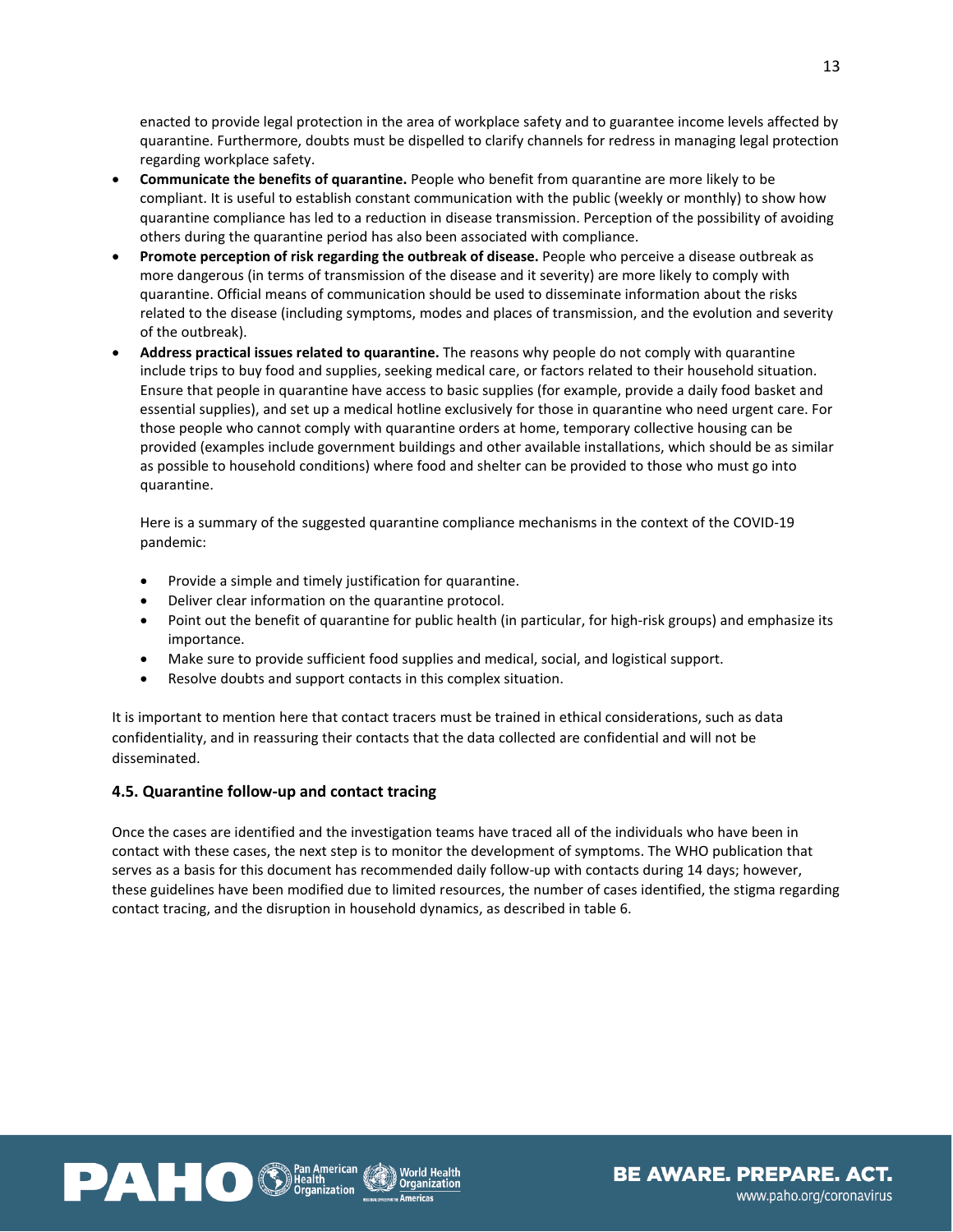**Table 6**. Suggested strategies for the frequency, duration, and means of communication used for contact follow-up in the context of the COVID-19 pandemic

| <b>Frequency of</b><br>contact                                             | <b>Duration of</b><br>follow-up | <b>Means of</b><br>communication                     | <b>Recommendations</b>                                                                                                                                                                                                                                                                         |  |
|----------------------------------------------------------------------------|---------------------------------|------------------------------------------------------|------------------------------------------------------------------------------------------------------------------------------------------------------------------------------------------------------------------------------------------------------------------------------------------------|--|
| Daily                                                                      | 14 days                         | • Telephone calls<br>• Home visits<br>$\bullet$ Both | If possible, given the country's epidemiological situation:<br>Daily home visits for 14 days<br>If impossible due to the country's epidemiological<br>situation:<br>Days 1, 3, 5, 7, 9, 11, and 13: home visits<br>Days 2, 4, 6, 8, 10, 12, and 14: telephone calls<br>$\bullet$               |  |
| Daily                                                                      | $10 \text{ days}$ <sup>a</sup>  | • Telephone calls<br>• Home visits<br>$\bullet$ Both | If possible, given the country's epidemiological situation:<br>Daily home visits for 10 days, and monitoring<br>the four remaining days<br>If impossible due to the country's epidemiological<br>situation:<br>Days 1, 3, 5, 7, and 9: home visits<br>Days 2, 4, 6, 8, and 10: telephone calls |  |
| • Telephone calls and<br>Days 1, 6, 8, and<br>14 days<br>home visits<br>14 |                                 |                                                      | Monitor contacts on days 6, 8, and 14,<br>including at least one home visit<br>This strategy is recommended at the peak of a wave                                                                                                                                                              |  |
| Days 1, 6, 8, and<br>10                                                    | $10 \text{ days}^3$             | • Telephone calls and<br>home visits                 | Monitor contacts on days 6, 8, and 10,<br>including at least one home visit<br>This strategy is recommended at the peak of a wave                                                                                                                                                              |  |

a Although the follow-up period is 10 days, monitoring continues until day 14.

The monitoring phase ends once the quarantine period is finished, or if the contact presents COVID-19 symptoms and is confirmed as a positive case.

## <span id="page-20-0"></span>**4.6. Collecting specimens from contacts**

The presence of symptoms continues to be the indicator for collecting specimens from contacts. In countries where specimens are collected from contacts who present symptoms or develop them during follow-up, this should be done as soon as possible. In other countries, taking specimens from contacts is neither compulsory nor necessary, since contacts who present COVID-19 symptoms become probable cases, so testing is not carried out.

There are cases in which the procedure is that on the seventh day after the last contact with a confirmed case, all of the case's asymptomatic contacts fill out an epidemiological form and specimens are taken by nasal or oropharyngeal swab to screen for viral antigens using a polymerase chain reaction (PCR) test.



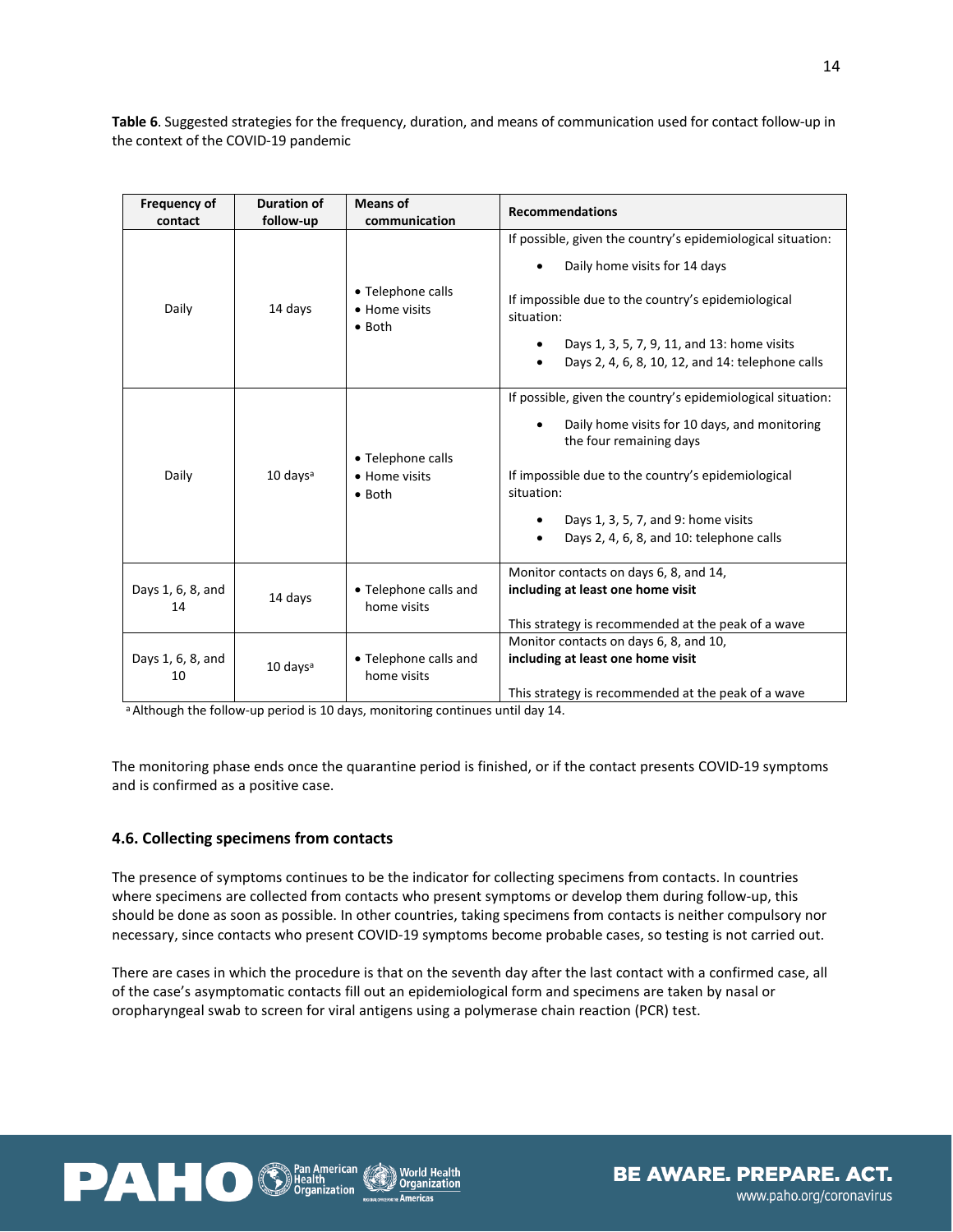## <span id="page-21-0"></span>**5. Data preparation and analysis**

## <span id="page-21-1"></span>**5.1. Key performance indicators for contact tracing programs**

The WHO publication on which this document is based<sup>[5](#page-21-3)</sup> mentions seven KPIs for contact tracing programs. In the Region of the Americas, prioritization of data collection is recommended for the three indicators presented in table 7.

| Table 7. Priority KPIs for data collection to evaluate the performance of contact tracing programs in the context of the |
|--------------------------------------------------------------------------------------------------------------------------|
| COVID-19 pandemic                                                                                                        |

| Indicator                                                                                                        | <b>Necessary variables</b>                                                                                                                              | <b>Formula</b>                                                                                                                  |
|------------------------------------------------------------------------------------------------------------------|---------------------------------------------------------------------------------------------------------------------------------------------------------|---------------------------------------------------------------------------------------------------------------------------------|
| % of new cases arising from<br>known contacts                                                                    | Number of new cases who<br>$\bullet$<br>were contacts<br>Total new cases                                                                                | Number of new cases who were contacts<br><i>X</i> 100<br>Total new cases                                                        |
| % of contacts provided with<br>information on quarantine<br>within 48 hours of<br>confirmation of the index case | Number of contacts who<br>$\bullet$<br>received information within<br>the 48 hours<br>Total number of contacts<br>$\bullet$<br>who received information | Number of contacts who received information<br>within 48 hours<br>X 100<br>Total number of contacts who received<br>information |
| % of contacts breaking<br>quarantine                                                                             | Number of contacts who<br>$\bullet$<br>agree to comply with<br>quarantine<br>Total number of contacts                                                   | Number of contacts who agree to comply with<br>quarantine<br>X 100<br>Total number of contacts                                  |

The indicators presented in table 7 can be calculated for each administrative level at which data are compiled; they can also be calculated at the national level. Weekly evaluations of the information compiled about these indicators are recommended, to ensure that the contact tracing program is working efficiently.

## <span id="page-21-2"></span>**5.2. Using the indicators for decision-making**

Once calculated, the performance indicators can be presented in documents or tables to be shared internally; ideally, they should be uploaded to an open-access platform. These indicators can also be included in situation reports or executive summaries, to assist health authorities in evaluating the program's progress.

At the local level, some institutions have platforms for contact tracing registry and follow-up and carry out their own calculation of indicators, which should be reported periodically to authorities at higher levels.

The figures from these indicators can be used to take corrective action, to evaluate the effectiveness of nonpharmacological measures, and to make planning decisions regarding confinement measures and other non-health areas.



<span id="page-21-3"></span> $<sup>5</sup>$  Ibid.</sup>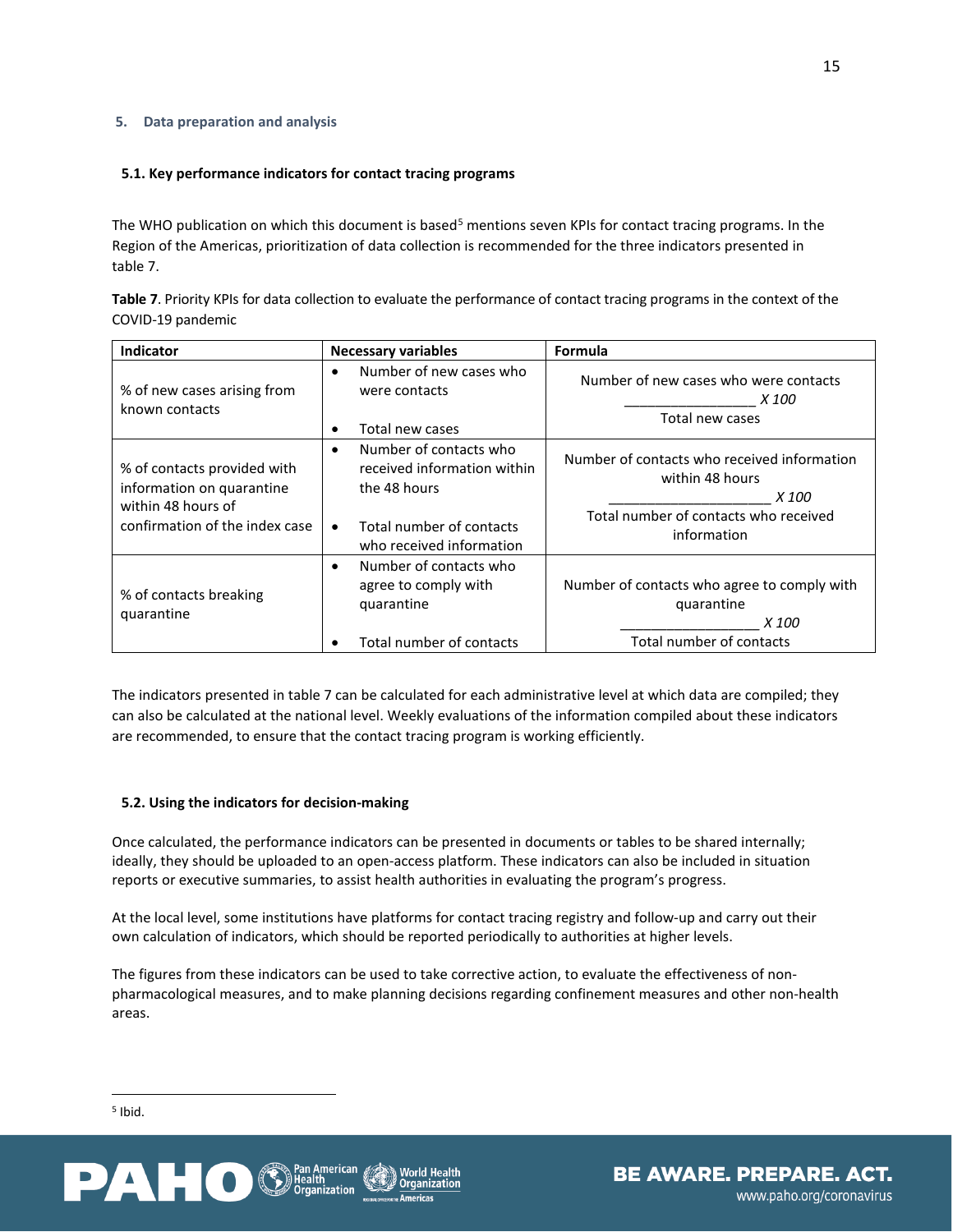#### <span id="page-22-0"></span>**6. Options for intensified contact tracing**

#### <span id="page-22-1"></span>**6.1. Backward (retrospective) contact tracing**

Backward (retrospective) contact tracing is the process of identifying the source of infection of a case under investigation, in order to detect more cases and contacts. This is in contrast to the usual form of prospective contact tracing, which focuses on detecting cases exposed recently (also in the past), who are then instructed to quarantine, to halt transmission. The underlying idea of backward contact tracing is that a relatively small proportion of cases can trigger a massive outbreak of the virus (figure 5).

#### **Figure 5.** Backward contact tracing in the context of the COVID-19 pandemic



If the public health authorities can locate the source of infection of a case currently under investigation, it is then possible to detect other cases. This process is especially useful when investigating community transmission.

A secondary benefit of these investigations is that they can also provide information on the circumstances and settings that are relevant to the pandemic's spread.

Public health authorities are advised to ask cases under investigation whether they attended any events one or two weeks before developing symptoms—especially if such events occurred in settings where they could enter into contact with an infected person, which could involve a risk high of transmission.<sup>6</sup>

[https://www.ecdc.europa.eu/sites/default/files/documents/covid-19-contact-tracing-public-health-management](https://www.ecdc.europa.eu/sites/default/files/documents/covid-19-contact-tracing-public-health-management-third-update.pdf)[third-update.pdf](https://www.ecdc.europa.eu/sites/default/files/documents/covid-19-contact-tracing-public-health-management-third-update.pdf)





<span id="page-22-2"></span><sup>6</sup> European Centre for Disease Prevention and Control. Contact tracing: Public health management of persons, including healthcare workers, who have had contact with COVID-19 cases in the European Union, third update, 18 November 2020. Solna: ECDC; 2020. Available at: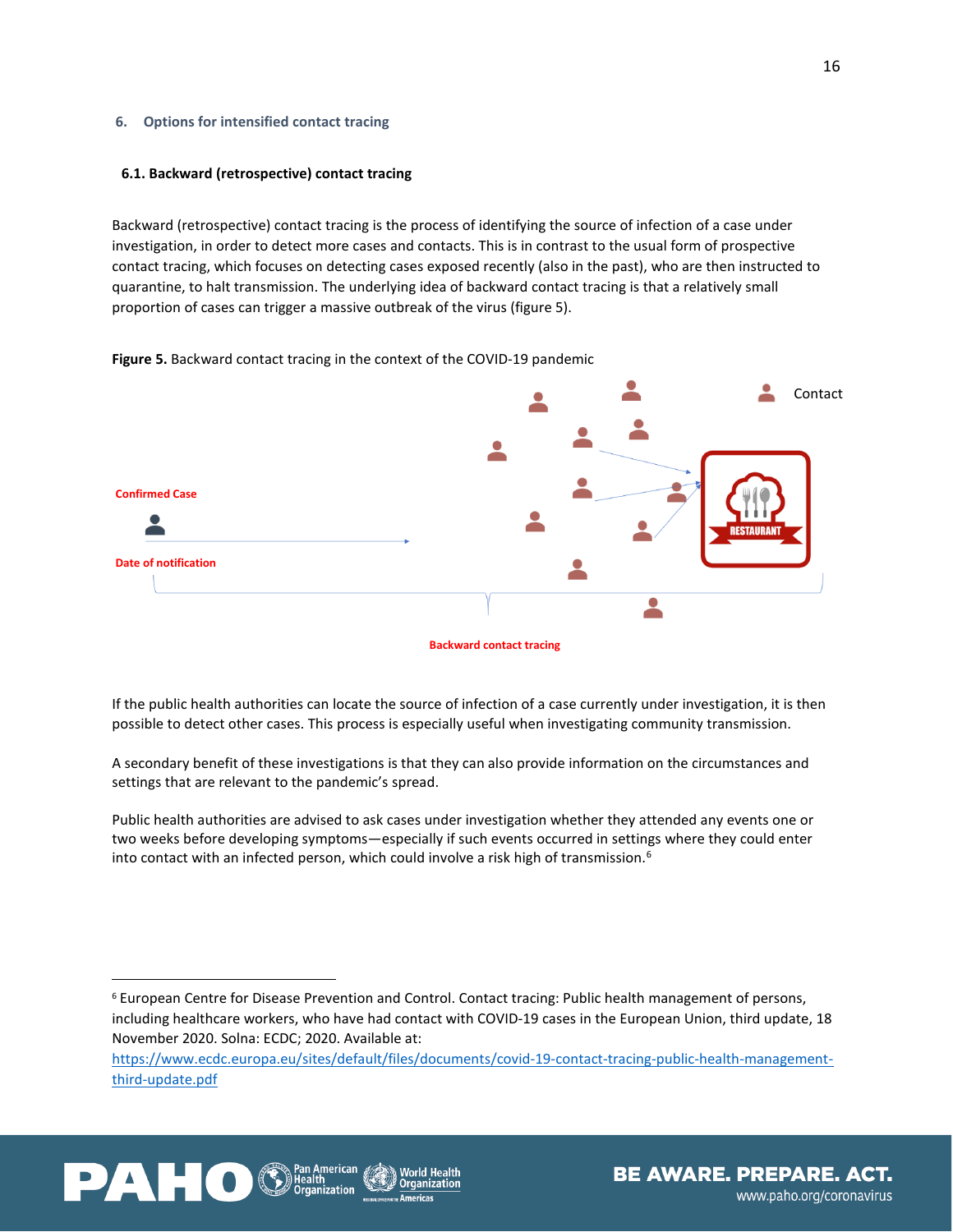#### **Bibliography**

European Centre for Disease Prevention and Control. Contact tracing: Public health management of persons, including healthcare workers, who have had contact with COVID-19 cases in the European Union, third update, 18 November 2020. Solna: ECDC; 2020. Available at:

[https://www.ecdc.europa.eu/sites/default/files/documents/covid-19-contact-tracing-public-health-management](https://www.ecdc.europa.eu/sites/default/files/documents/covid-19-contact-tracing-public-health-management-third-update.pdf)[third-update.pdf](https://www.ecdc.europa.eu/sites/default/files/documents/covid-19-contact-tracing-public-health-management-third-update.pdf)

European Centre for Disease Prevention and Control. Resource estimation for contact tracing, quarantine and monitoring activities for COVID-19 cases in the EU/EEA, 2 March 2020. Solna: ECDC; 2020. Available at: [https://www.ecdc.europa.eu/sites/default/files/documents/COVID-19-resources-for-contact-tracing-2-March-](https://www.ecdc.europa.eu/sites/default/files/documents/COVID-19-resources-for-contact-tracing-2-March-2020_0.pdf)[2020\\_0.pdf.](https://www.ecdc.europa.eu/sites/default/files/documents/COVID-19-resources-for-contact-tracing-2-March-2020_0.pdf)

Pan American Health Organization. Considerations for the implementation and management of contact tracing for coronavirus disease 2019 (COVID-19) in the Region of the Americas, 2 June 2020. Washington D.C.: PAHO; 2020. Available at[: https://www.paho.org/en/documents/considerations-implementation-and-management-contact](https://www.paho.org/en/documents/considerations-implementation-and-management-contact-tracing-coronavirus-disease-2019)[tracing-coronavirus-disease-2019](https://www.paho.org/en/documents/considerations-implementation-and-management-contact-tracing-coronavirus-disease-2019)

World Health Organization. Considerations for quarantine of contacts of COVID-19 cases: Interim guidance, 19 August 2020. Geneva, WHO; 2020. Available at: [https://apps.who.int/iris/bitstream/handle/10665/333968/WHO-](https://apps.who.int/iris/bitstream/handle/10665/333968/WHO-2019-nCoV-IHR_Quarantine-2020.3-spa.pdf?sequence=1&isAllowed=y)[2019-nCoV-IHR\\_Quarantine-2020.3-spa.pdf?sequence=1&isAllowed=y](https://apps.who.int/iris/bitstream/handle/10665/333968/WHO-2019-nCoV-IHR_Quarantine-2020.3-spa.pdf?sequence=1&isAllowed=y)

World Health Organization. Considerations for implementing and adjusting public health and social measures in the context of COVID-19, 4 November 2020. Geneva, WHO; 2020. Available at: [https://www.who.int/publications/i/item/considerations-in-adjusting-public-health-and-social-measures-in-the](https://www.who.int/publications/i/item/considerations-in-adjusting-public-health-and-social-measures-in-the-context-of-covid-19-interim-guidance)[context-of-covid-19-interim-guidance](https://www.who.int/publications/i/item/considerations-in-adjusting-public-health-and-social-measures-in-the-context-of-covid-19-interim-guidance)

World Health Organization. Considerations in the investigation of cases and clusters of COVID-19: Interim guidance, 22 October 2020. Geneva, WHO; 2020. Available at: [https://www.who.int/publications](https://www.who.int/publications-detail/considerations-in-the-investigation-of-cases-and-clusters-of-covid-19)[detail/considerations-in-the-investigation-of-cases-and-clusters-of-covid-19](https://www.who.int/publications-detail/considerations-in-the-investigation-of-cases-and-clusters-of-covid-19)

World Health Organization. Contact tracing in the context of COVID-19: Interim guidance, 1 February 2021. Geneva, WHO; 2021. Available at: https://www.who.int/publications/i/item/contact-tracing-in-the-context-ofcovid-19

World Health Organization. Global surveillance for COVID-19 caused by human infection with COVID-19 virus: Interim guidance, 20 March 2020. Geneva, WHO; 2020. Available at: <https://apps.who.int/iris/bitstream/handle/10665/331506/WHO-2019-nCoV-SurveillanceGuidance-2020.6-eng.pdf>

World Health Organization. Laboratory testing for 2019 novel coronavirus (2019-nCoV) in suspected human cases: Interim guidance, 19 March 2020. Geneva, WHO; 2020. Available at: <https://www.who.int/publications/i/item/10665-331501>

World Health Organization. Protocol to investigate non-seasonal influenza and other emerging acute respiratory diseases. Geneva, WHO; 2018. Available at: <https://apps.who.int/iris/handle/10665/275657>



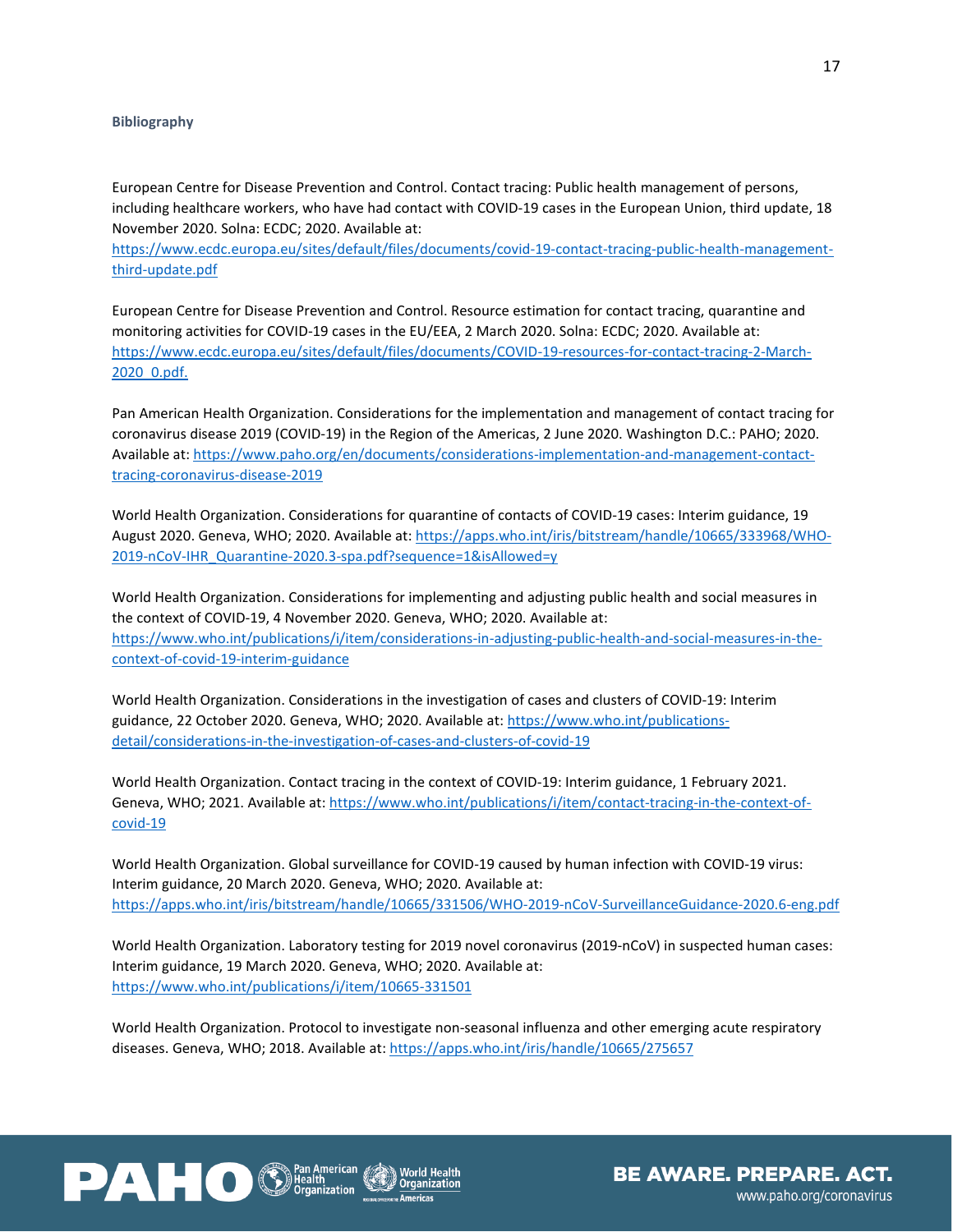**Annex 1. Community transmission: Elements to consider when prioritizing and supporting decision-making in this context**

Decisions to introduce, adapt, or improve public health and social measures (PHSMs), or to expand the capacity of the health system, should be based on an analysis of the transmission level, the health system's response capacity, and other contextual factors.

Based on an evaluation of all these factors, a situational level should be assigned to a geographical area in order to determine whether and how PHSMs should be adjusted (table A1). The evaluation should be strengthened by studying quantitative and qualitative information from multiple sources, which should be cross-checked to provide additional verification of the situational level evaluated. The resulting situational levels should be considered merely indicative, because they may not represent a good fit for the response required in a specific context. For example, in a small island developing State with limited capacity, strict measures may be justified with a relatively low transmission level.

Indicators should be monitored regularly (for example, every 15 days) and the situational level should be evaluated accordingly in order to determine the suitability and impact of the measures taken and to anticipate future changes.

**Table A1.** Evaluation matrix to determine the situational level, using indicators of transmission level and response capacity to guide adjustments to public health and social measures

|                             | <b>Response capacity</b> |          |         |
|-----------------------------|--------------------------|----------|---------|
| Transmission level          | Appropriate              | Moderate | Limited |
| No cases                    |                          |          |         |
| Imported and sporadic cases |                          |          |         |
| Case clusters               |                          |          |         |
| CT <sub>1</sub>             |                          |          |         |
| CT <sub>2</sub>             |                          |          |         |
| CT <sub>3</sub>             |                          |          |         |
| CT4                         |                          |          |         |

CT: community transmission.

In table A2 the considerations are shown for the implementation of PHSM, by situational level. **Table A2.** Considerations regarding the implementation of PHSM for each situational level

| <b>Situational level</b>             | Considerations for the implementation of PHSM, by situational level                                       |
|--------------------------------------|-----------------------------------------------------------------------------------------------------------|
| Situational level 0: No known        | Surveillance should ensure that any new case can be detected and managed as early as                      |
| transmission of SARS-CoV-2 in the    | possible, but there should be no restrictions on daily activities.                                        |
| preceding 28 days. The health        |                                                                                                           |
| system and public health authorities | Authorities may consider implementing the following measures:                                             |
| are ready to respond, but there      |                                                                                                           |
| should be no restrictions on daily   | Continue strengthening emergency preparedness and response, ensuring adequate stocks<br>$\bullet$         |
| activities.                          | of medicines and medical equipment, and sufficient staff to deal with the anticipated                     |
|                                      | increased workload.                                                                                       |
|                                      | ٠<br>Promote basic individual precautionary measures: hand hygiene, cough etiquette, <sup>a</sup> staying |
|                                      | at home and wearing a mask if unwell, and voluntary physical distancing.                                  |
|                                      | Implement robust surveillance to make sure any suspected cases/clusters are detected<br>$\bullet$         |
|                                      | and managed early. Ensure implementation of such PHSM as contact tracing and                              |
|                                      | appropriate isolation and quarantine of cases and contacts, to reduce transmission.                       |
|                                      |                                                                                                           |
|                                      | Travel outside the area should be permitted as per national policy; attention should be<br>٠              |



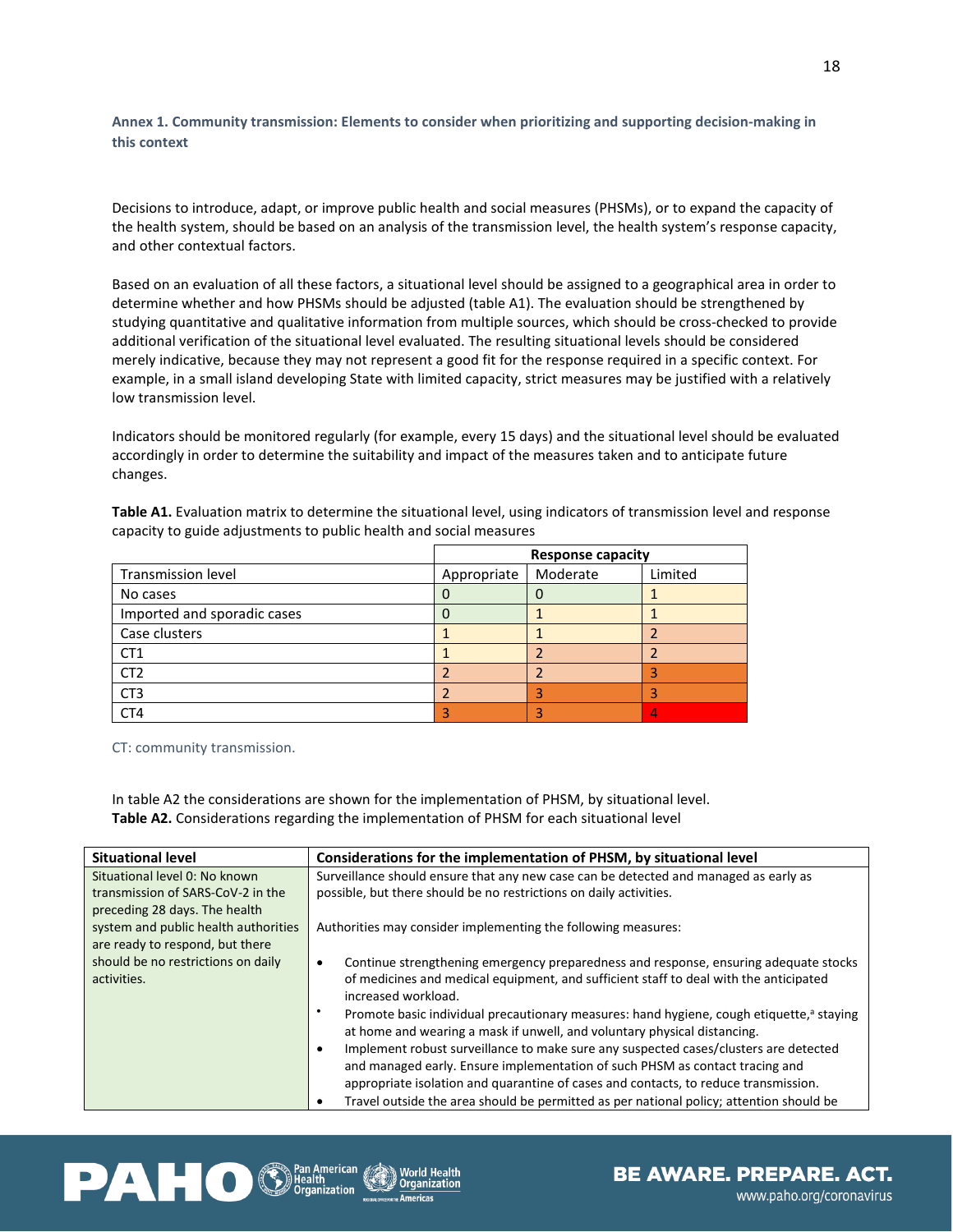| <b>Situational level</b>                                                 | Considerations for the implementation of PHSM, by situational level                                                                                                                                                                     |
|--------------------------------------------------------------------------|-----------------------------------------------------------------------------------------------------------------------------------------------------------------------------------------------------------------------------------------|
|                                                                          | given to the risk of travelers coming in from areas with a higher incidence of the disease                                                                                                                                              |
|                                                                          | introducing the virus.<br>Provide clear information to the public on what to do if unwell and whom to contact for<br>$\bullet$                                                                                                          |
|                                                                          | advice, testing, and/or treatment.                                                                                                                                                                                                      |
| Situational level 1: Basic measures                                      | Specific measures should be adopted around cases and clusters of cases, strengthening                                                                                                                                                   |
| are in place to prevent                                                  | individual measures, with limited and localized disruption to social and economic activities.                                                                                                                                           |
| transmission; or if cases are already<br>present, the epidemic is being  | In addition to emergency preparedness and response and surveillance measures, individual                                                                                                                                                |
| controlled through effective                                             | precautionary measures, and risk communication, authorities may consider implementing the                                                                                                                                               |
| measures around the cases or                                             | following measures:                                                                                                                                                                                                                     |
| clusters of cases, with limited and                                      |                                                                                                                                                                                                                                         |
| transient localized disruption to                                        | Emphasize case and cluster detection, investigation, and contact tracing.<br>$\bullet$                                                                                                                                                  |
| social and economic life.                                                | Individuals should apply precautionary measures and behaviors such as hand hygiene,<br>$\bullet$<br>cough etiquette, staying home if unwell, wearing a mask where appropriate, and physical                                             |
|                                                                          | distancing.                                                                                                                                                                                                                             |
|                                                                          | Promote avoidance of the "3 Cs": closed spaces, crowded places, and close-contact<br>$\bullet$                                                                                                                                          |
|                                                                          | settings.                                                                                                                                                                                                                               |
|                                                                          | Daily activities and services, such as educational settings, businesses, and leisure/tourism<br>٠                                                                                                                                       |
|                                                                          | can remain open with safety measures in place to limit the risk of spread.<br>Measures should be in place to protect the most vulnerable, particularly to ensure<br>$\bullet$                                                           |
|                                                                          | appropriate measures for those in long-term care and other residential facilities.                                                                                                                                                      |
| Situational level 2: Low community                                       | Measures should be implemented to limit the number of social encounters in the community,                                                                                                                                               |
| incidence or a risk of community                                         | while ensuring that services can remain open, with safety measures in place. A wider range of                                                                                                                                           |
| transmission beyond clusters.                                            | measures may be required to control transmission.                                                                                                                                                                                       |
| Additional measures may be<br>required to control transmission;          | In addition to measures on emergency preparedness, response, and surveillance, individual                                                                                                                                               |
| however, disruptions to social and                                       | precautionary measures, and risk communication, authorities may consider implementing the                                                                                                                                               |
| economic activities can still be                                         | following measures:                                                                                                                                                                                                                     |
| limited.                                                                 |                                                                                                                                                                                                                                         |
|                                                                          | Education settings remain open, with infection prevention and control measures in place<br>$\bullet$                                                                                                                                    |
|                                                                          | Businesses remain open, with safety measures in place, and teleworking encouraged to<br>٠<br>the utmost.                                                                                                                                |
|                                                                          | Individuals should apply individual precautionary measures and behaviors such as hand<br>$\bullet$                                                                                                                                      |
|                                                                          | hygiene, cough etiquette, staying home if unwell, wearing a mask where appropriate,<br>physical distancing and avoiding the "3 Cs".                                                                                                     |
|                                                                          | Limit the size of social and other mass gatherings.<br>$\bullet$                                                                                                                                                                        |
|                                                                          | Stronger measures may be necessary to protect the most clinically vulnerable, with strict<br>٠                                                                                                                                          |
|                                                                          | personal protection measures, heightened surveillance, and management of visits in long-                                                                                                                                                |
| <b>Situational level 3: Community</b>                                    | term care and other residential facilities.<br>All PHSM should be strengthened at this level, to avoid greater restrictions on movement and                                                                                             |
| transmission with limited additional                                     | the other related measures implemented at level 4. All individuals should reduce their social                                                                                                                                           |
| capacity to respond and a risk of                                        | contacts, and some activities may need to close while allowing for essential services,                                                                                                                                                  |
| health services becoming                                                 | particularly schools, to remain open.                                                                                                                                                                                                   |
| overwhelmed. A larger combination                                        |                                                                                                                                                                                                                                         |
| of measures may need to be put in<br>place to limit transmission, manage | In addition to measures on emergency preparedness, response, and surveillance, individual<br>precautionary measures, and risk communication, authorities may consider implementing the                                                  |
| cases, and ensure epidemic control.                                      | following measures:                                                                                                                                                                                                                     |
|                                                                          |                                                                                                                                                                                                                                         |
|                                                                          | Closure of non-essential businesses or remote working, as much as possible.<br>$\bullet$                                                                                                                                                |
|                                                                          | Individuals should apply individual precautionary measures and behaviors such as hand<br>$\bullet$<br>hygiene, cough etiquette, staying home if unwell, wearing a mask where appropriate,                                               |
|                                                                          |                                                                                                                                                                                                                                         |
|                                                                          | Limit in-person university teaching, and institute e-learning.                                                                                                                                                                          |
|                                                                          | Childcare services and primary and secondary schools should remain open with adequate<br>$\bullet$                                                                                                                                      |
|                                                                          |                                                                                                                                                                                                                                         |
|                                                                          | physical distancing, and avoiding the "3Cs".<br>safety and surveillance measures in place, as long as the local context allows. Continuity of<br>children's education, for their overall wellbeing, health, and safety should be at the |



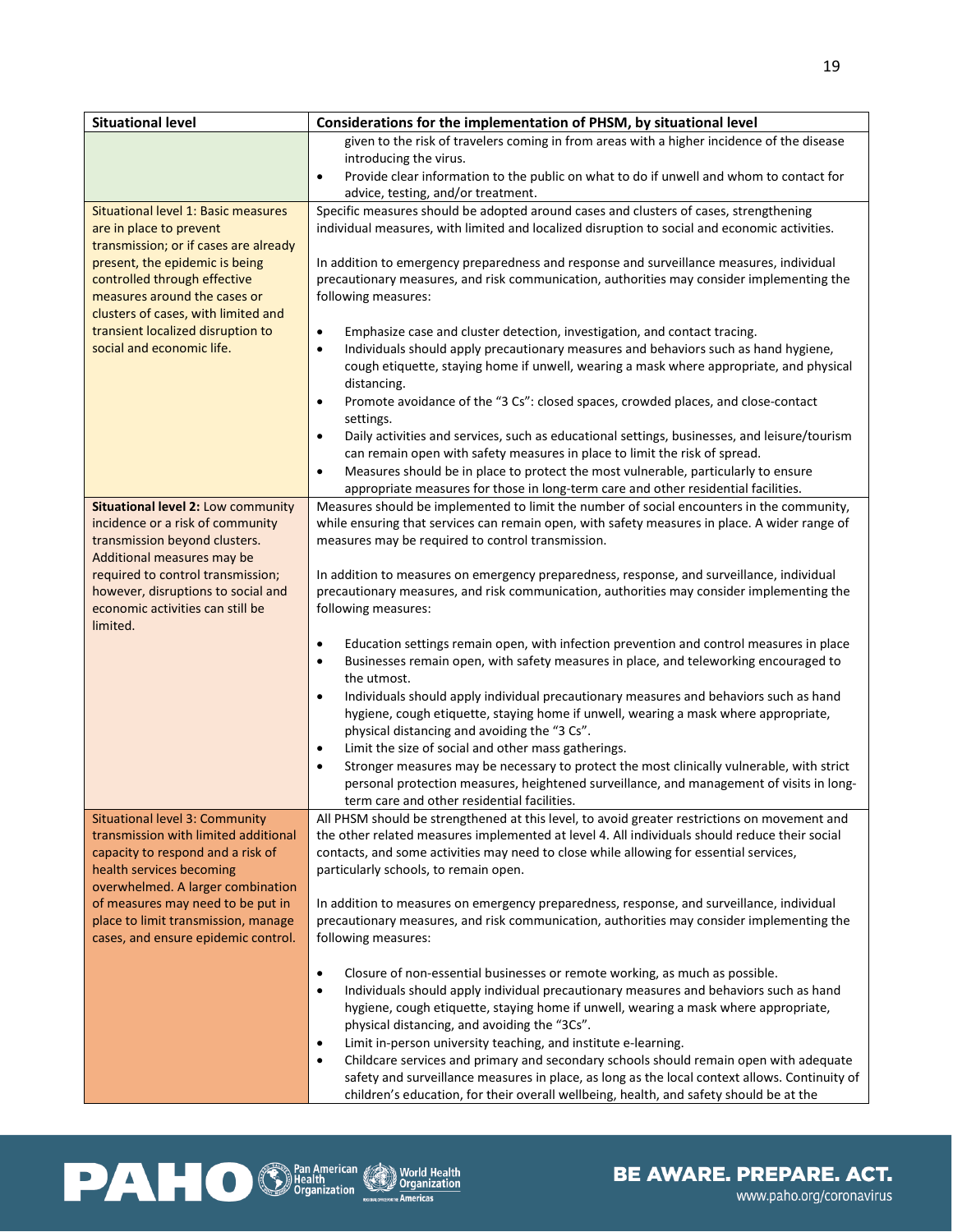| Considerations for the implementation of PHSM, by situational level                                        |
|------------------------------------------------------------------------------------------------------------|
| forefront of all relevant considerations and decisions.                                                    |
| Evaluate holding sporting and similar events, using a risk-based approach; if they are held,<br>$\bullet$  |
| strict safety rules must be enforced, and no spectators allowed. Other mass meetings                       |
| should be suspended, with a limited size for all social gatherings.                                        |
| Reducing transmission in the community will be challenging at this level; more stringent                   |
| movement restrictions and related measures may be needed to significantly reduce the                       |
| number of in-person encounters. Such measures should be geographically limited to where                    |
| needed, and be as short as reasonably possible.                                                            |
|                                                                                                            |
| In addition to measures on emergency preparedness, response, and surveillance, individual                  |
| precautionary measures, and risk communication, authorities may consider implementing the                  |
| following measures:                                                                                        |
|                                                                                                            |
| Individuals should stay at home and limit social contact with people outside the<br>$\bullet$              |
| household.                                                                                                 |
| Essential workers will need to continue activities, with maximum support and safety<br>$\bullet$           |
| measures in place.                                                                                         |
| Closure of non-essential businesses or remote working.<br>$\bullet$                                        |
| Consider all options for continuity of in-person learning; if this is not possible, limit in-<br>$\bullet$ |
| person contact. These options include in-person teaching, and combined or remote                           |
| learning strategies that limit the number of persons on site (exceptions could include the                 |
| children of essential workers and their teachers). The closure of educational facilities                   |
| should only be considered when there are no other alternatives.                                            |
| All long-term care and other residential facilities should consider strict measures to limit<br>٠          |
| the risk of infection, such as prohibiting in-person visitors.                                             |
|                                                                                                            |

<sup>a</sup> Pan American Health Organization. Infographic: COVID-19. Cover your cough. Washington D.C.: PAHO; 2020. Available at: <https://www.paho.org/en/documents/infographic-covid-19-cover-your-cough>